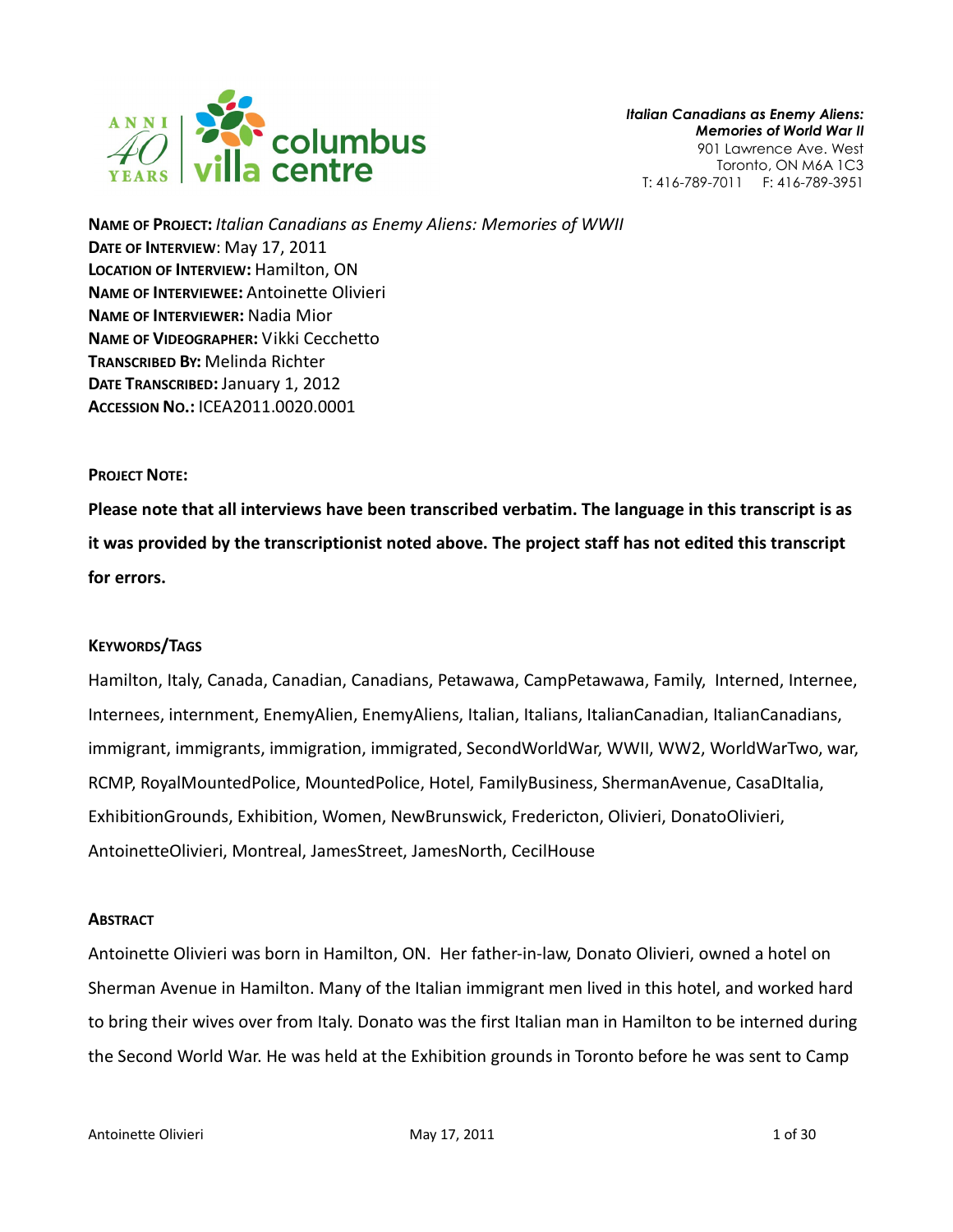

Petawawa and Camp Ripples, for a total of 33 months. Antoinette remembers the time of the mass arrests, when the telephone rang every day and her parents received updates on who had been arrested. A couple of Antoinette's husband's family were also interned. At one point, Antoinette's mother-in-law was arrested for one day and put in a Hamilton jail. Antoinette's parents, Ralph and Louise Di Filippo, came to Canada when they were very young (father, aged 9 months; mother, aged 3 years). They both lived in Montreal and then moved to Hamilton after they married. The Di Filippos were declared enemy aliens; they were fingerprinted, issued special papers stating they were Italian, and ordered to report monthly to the police.

## INTERVIEW

AO: Antoinette Olivieri, interviewee NM: Nadia Mior, interviewer VC: Vikki Cecchetto, videographer

[Title screen]

[Fades in at 00:00:11]

[Text: Antoinette Olivieri. Daughter-in-law of internee Donato Olivieri]

NM: Okay. My name is Nadia, interviewing today. And we are at the home of Antoinette Olivieri. Okay. So, Antoinette, um, where were you born?

AO: In Hamilton.

NM: In Hamilton. And, um, when were, was your family, when did they come to Hamilton?

Antoinette Olivieri and Communication of the May 17, 2011 and Communication of 30 and 2 of 30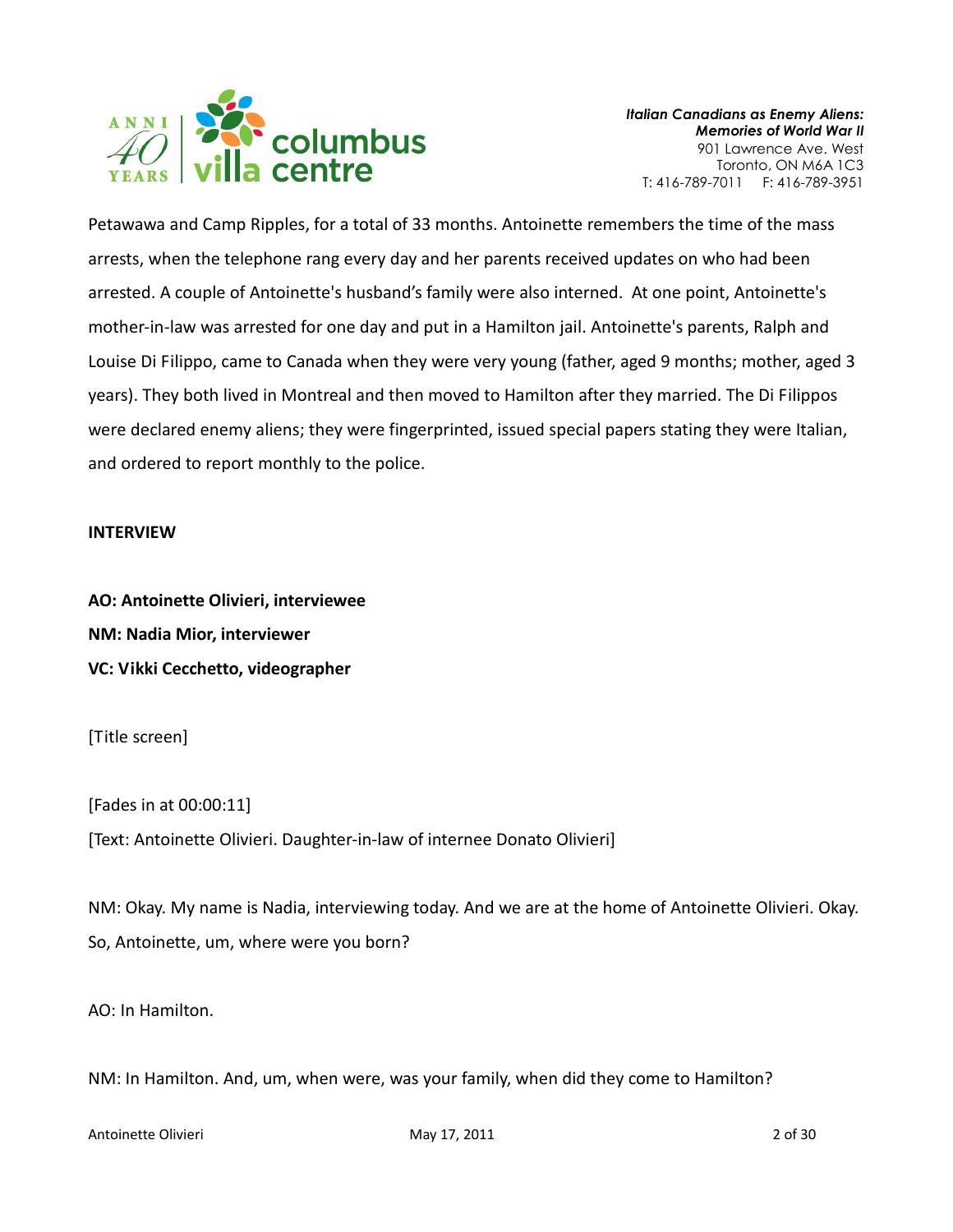

AO: Um, actually [camera zooms in] they were married in Montreal, got married in Montreal and came to Hamilton to, uh, to live. And I was born three years after they came to Hamilton.

NM: And did you know people here? Or did you have some...?

AO: Uh, my mother had a sister here and they came to live, uh, with them. And, uh, they started to work here and, uh, this was their home.

NM: I understand that a family member was interned. Who was that?

AO: Well, it happened to be, um, my husband's father. And, um, he was one of the first ones that had been picked up at that time. And at, and at, at that time I was just ten years old and my husband, at that time, was 12 years old. And as, as I remember hearing, the phone would ring and, "Who was picked up today?" But my father-in-law was the very, very first one to be picked up. And at that time he had a hotel, uh, on Sherman Avenue, that he had built and at that time there was rooms for rent for immigrant men that had come over that had left their lives, wives in Italy to come, be, come and get a job so they could bring their families here. And also in the hotel was a beverage room and they also had a dining room that they served meals for these men who didn't have wives, their homes here yet.

NM: Uh huh.

AO: And my father-in-law was sitting in his office reading the paper. And on the paper was "Italy declares war...Canada."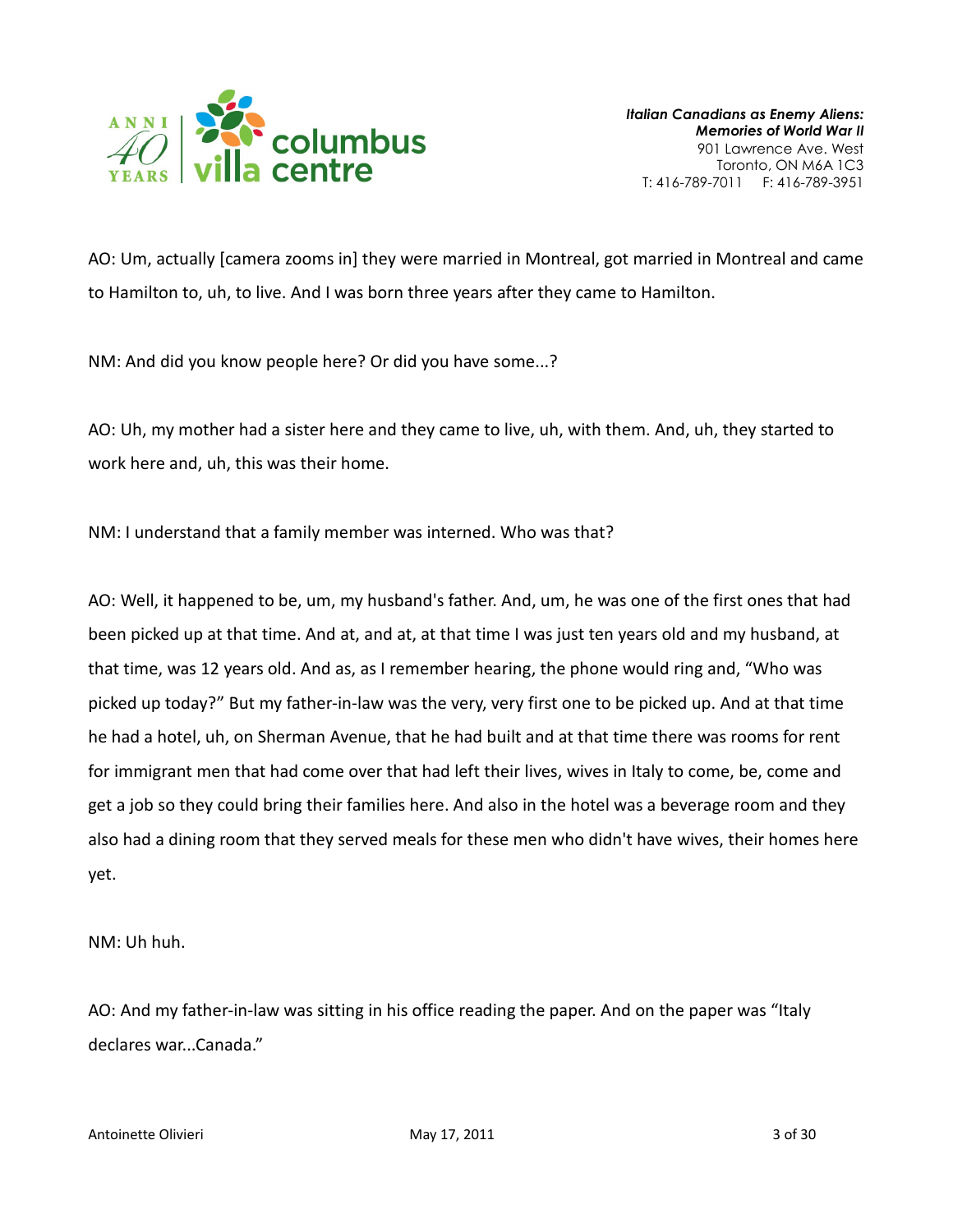

NM: Yeah.

AO: And there's a knock on my father-in-law's office door and he opened it up and there's two mounted police came and took him away.

NM: Let's backtrack just a bit.

AO: Yes. Maybe it's too much—

NM: No! No!

AO: information?

VC: No.

NM: We need your, um—

VC: Perfect.

NM: —father-in-law's name.

AO: And my father-in-law was Donato Olivieri.

NM: Okay. And you said you were ten years old. Uh, did you know the family before...?

AO: Yes. Yes.

Antoinette Olivieri and Antoinette Olivieri May 17, 2011 **Antoinette Olivieri** 4 of 30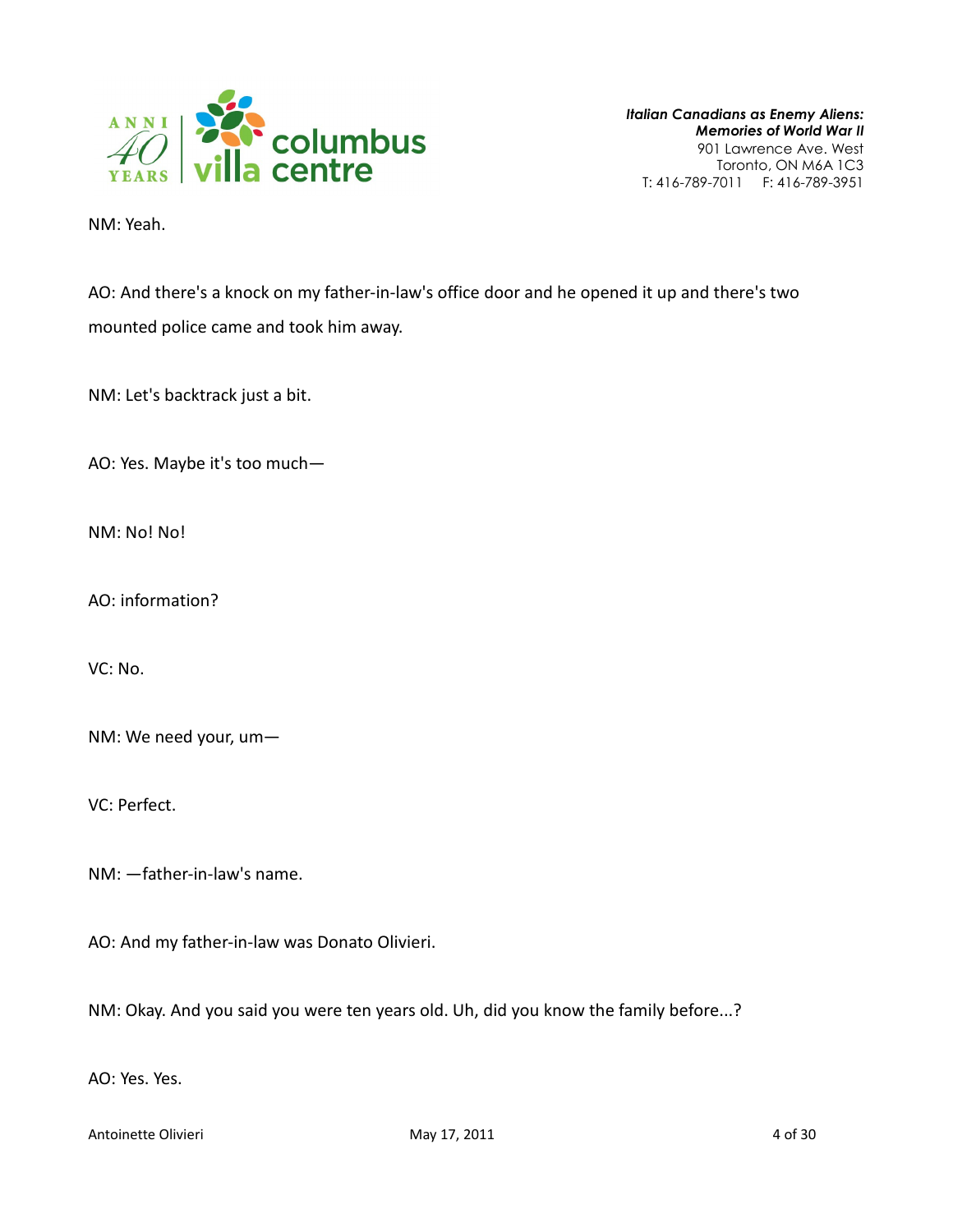

NM: Yeah.

AO: My mother and father knew, knew the fam—And that, and, uh, we were, they were—'Cause my mother and father were new in town and they made friends with them.

NM: You were in the same—

AO: And this is—

NM: —neighbourhood.

AO: Yeah!

NM: Area.

AO: And it, uh, and as we grew up we were, uh, went to school and, uh, you know. [laughs] The magic. [laughs]

NM: [laughs]

AO: [laughs]

NM: Now, how did you find out about the internment?

AO: Well you—

Antoinette Olivieri **May 17, 2011** 5 of 30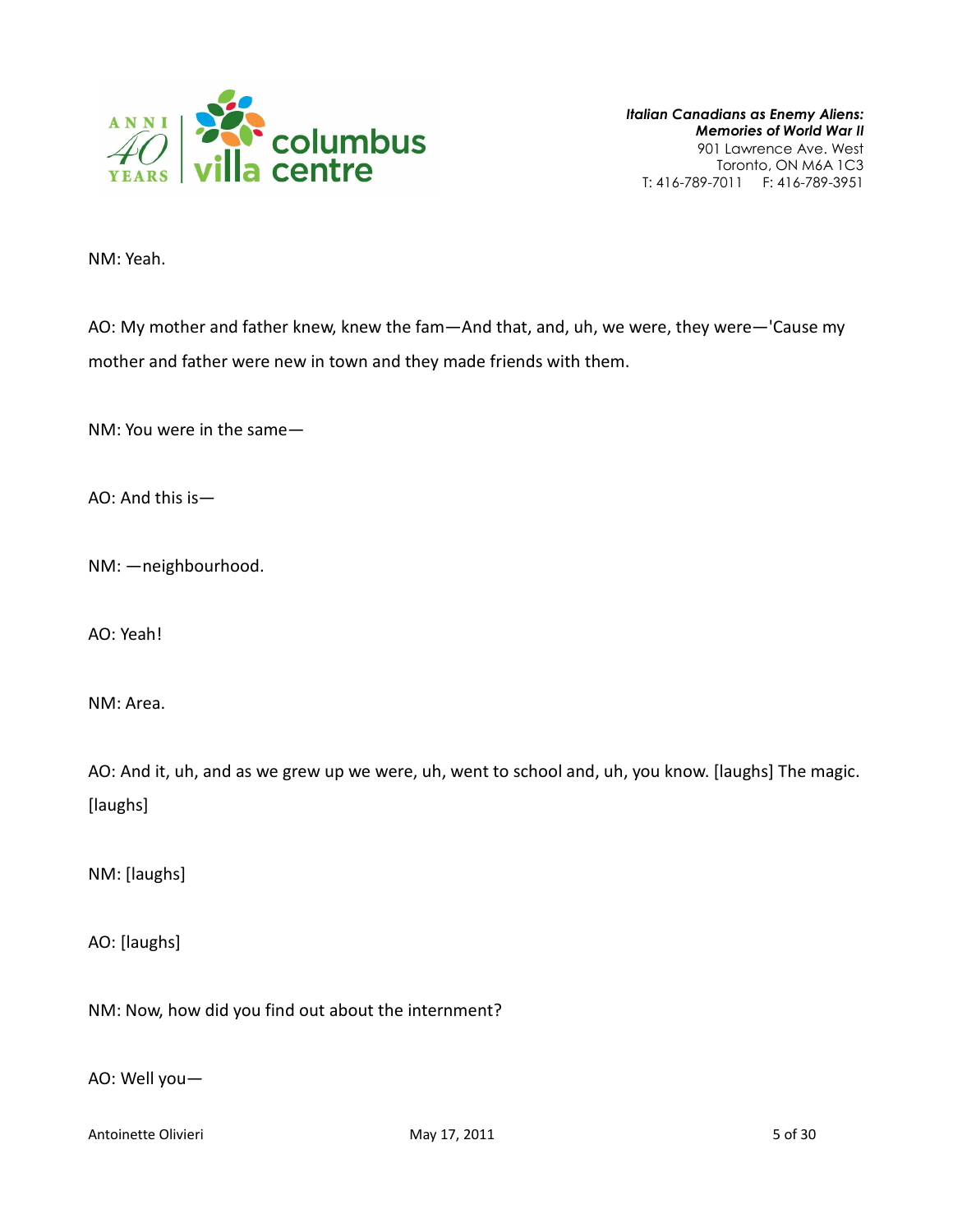

NM: —about your father-in-law?

AO: —you know, I remember living in an apartment above the business where my father and motherin-law, where my mother and father and the phone would ring every day in the morning or in the afternoon, "Oh my gosh. He was picked up today." or what, and that how it was. So this is how I learnt that, we got a phone call.

NM: Hmm.

AO: And my fath—But at that time being the first one, nobody knew what it was all about...

NM: Mmmhmm.

AO: Because he was—

NM: He was one of the first.

AO: —one of the first ones to be picked up. And nobody knew...why.

NM: Now, did your father-in-law ever talk to you about it directly after?

AO: No. Really, um, when he came home he never, never spoke—The only thing he would say, he was away at college.

NM: College.

Antoinette Olivieri **May 17, 2011** 6 of 30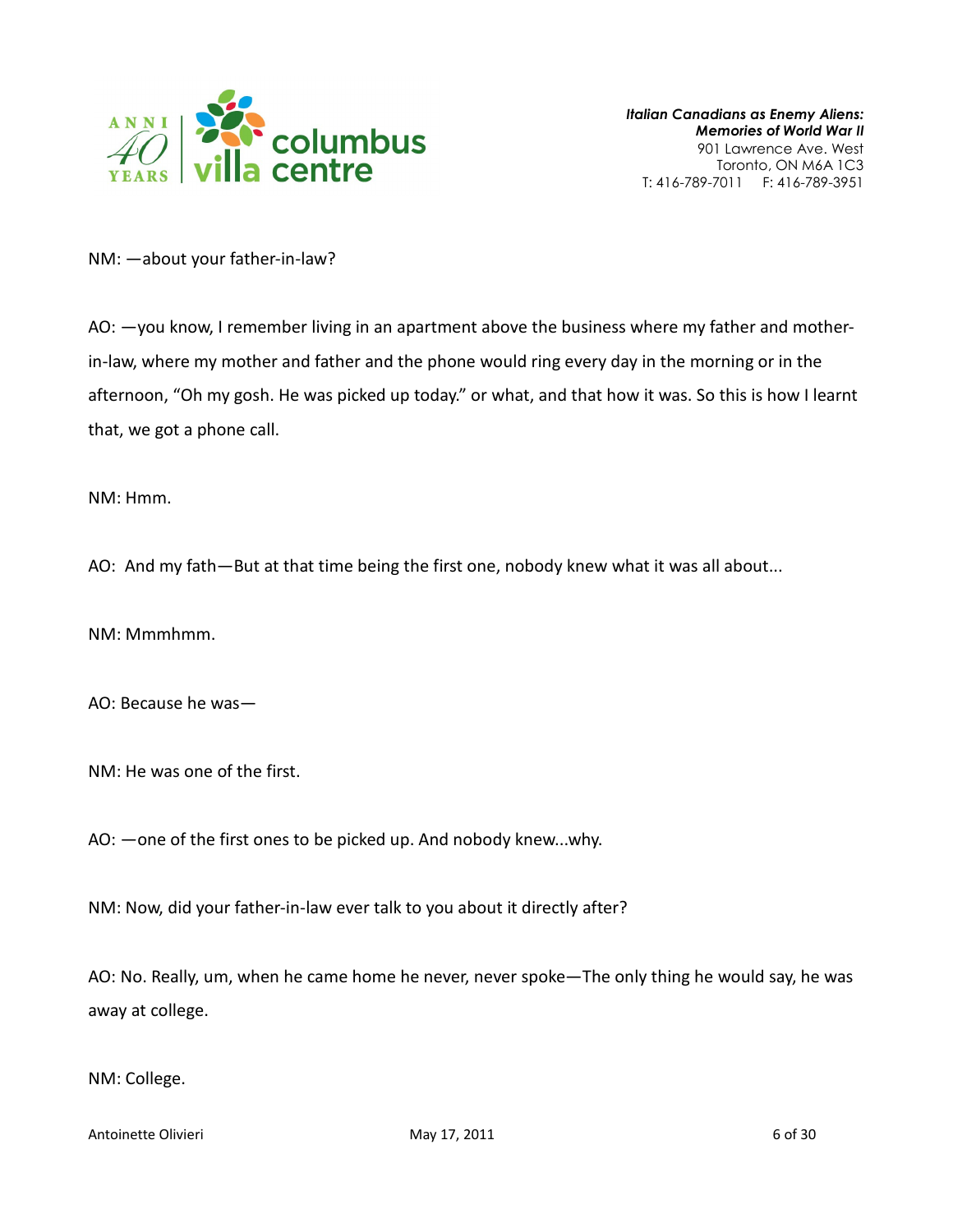

AO: He called it college!

NM: He called it college.

AO: Yeah! And he, he would never, I never ever heard him and, and even after we were married or all the years or even with my children and grandchildren, he never once talked about it. He came home. That was it. He got on with his life.

NM: And, now, did he talk to your husband about the experience?

AO: Well, not, not that—

NM: [laughs]

AO: —you know? It wasn't, uh, a major issue in the home.

NM: Mmmhmm.

VC: Mmmhmm.

AO: The, the main issue was to go up and move on—

NM: Mmmhmm.

AO: —and carry on.

Antoinette Olivieri **May 17, 2011** 2011 2012 12:05:06 2012 2014 2019 2019 2014 2014 2014 2014 2014 2014 2015 2016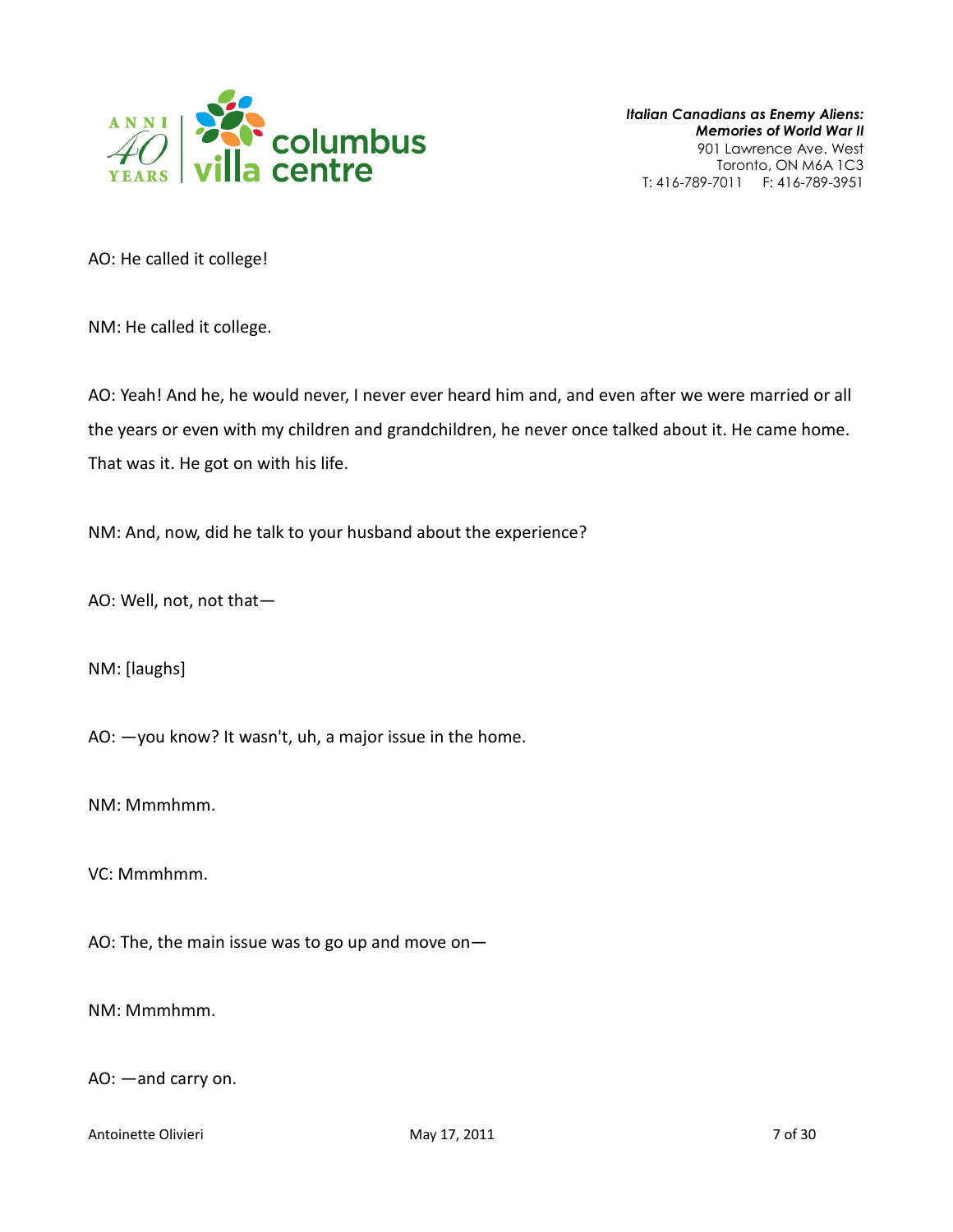

NM: Hmm. Oh yeah. So was anyone else arrested in the family?

AO: Um, my husband's, well I would say my mother-in-law's sister, uh, her husband was picked up.

NM: Anyone else that you know that was...?

AO: In the family? I don't, I think one of the, my mother-in-law's brothers, I think, was picked up.

NM: Were any—

AO: Yeah.

NM: —of the women picked up?

AO: Well, now, we had, my mother, when, then the phone calls were coming and with this one, and then one day we got a phone call that they picked up my mother-in-law and, uh, another woman and they were brought to jail in Hamilton. And by that time everybody started to panic because they said, "Now what, now what are we going to do? If they—What are the kids going to do?" And, and I remember my two sister-in-laws and my husband saying, "Oh my God, what are we—? Now we got no mother, no father."

NM: Hmm. Wow. And they—

AO: And they still had the business and they still had the hotel and they were living in the hotel at the time. So these k, kids, they said, "No, no mother, no father. What do we do?"

Antoinette Olivieri and Communication of the May 17, 2011 and Communication of the South South Books and South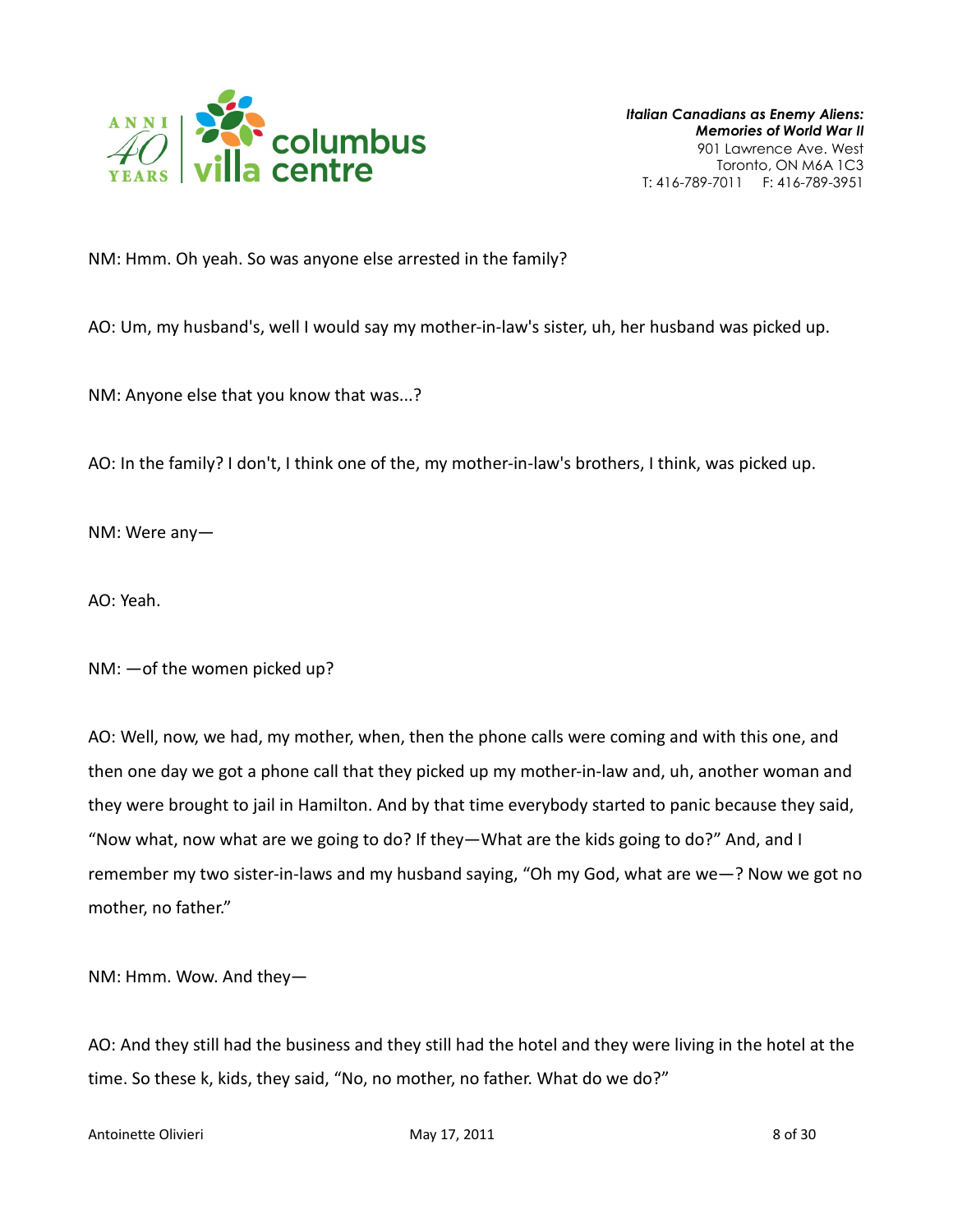

NM: Oh.

AO: It was panic but thank God it only, uh, was just for a day. I don't think they were there overnight or as far as I remember.

NM: Right. So do you know where your father-in-law was taken after being arrested?

AO: I think it was to the, just to Toronto Exhibition. Yeah.

NM: Do you know—

AO: That's the first—

NM: —how long?

AO: Uh, exactly how long they were there? I, not long. Not long.

NM: A few months?

AO: Because then they were moved on—

NM: Mmmhmm.

AO: —to Petawawa.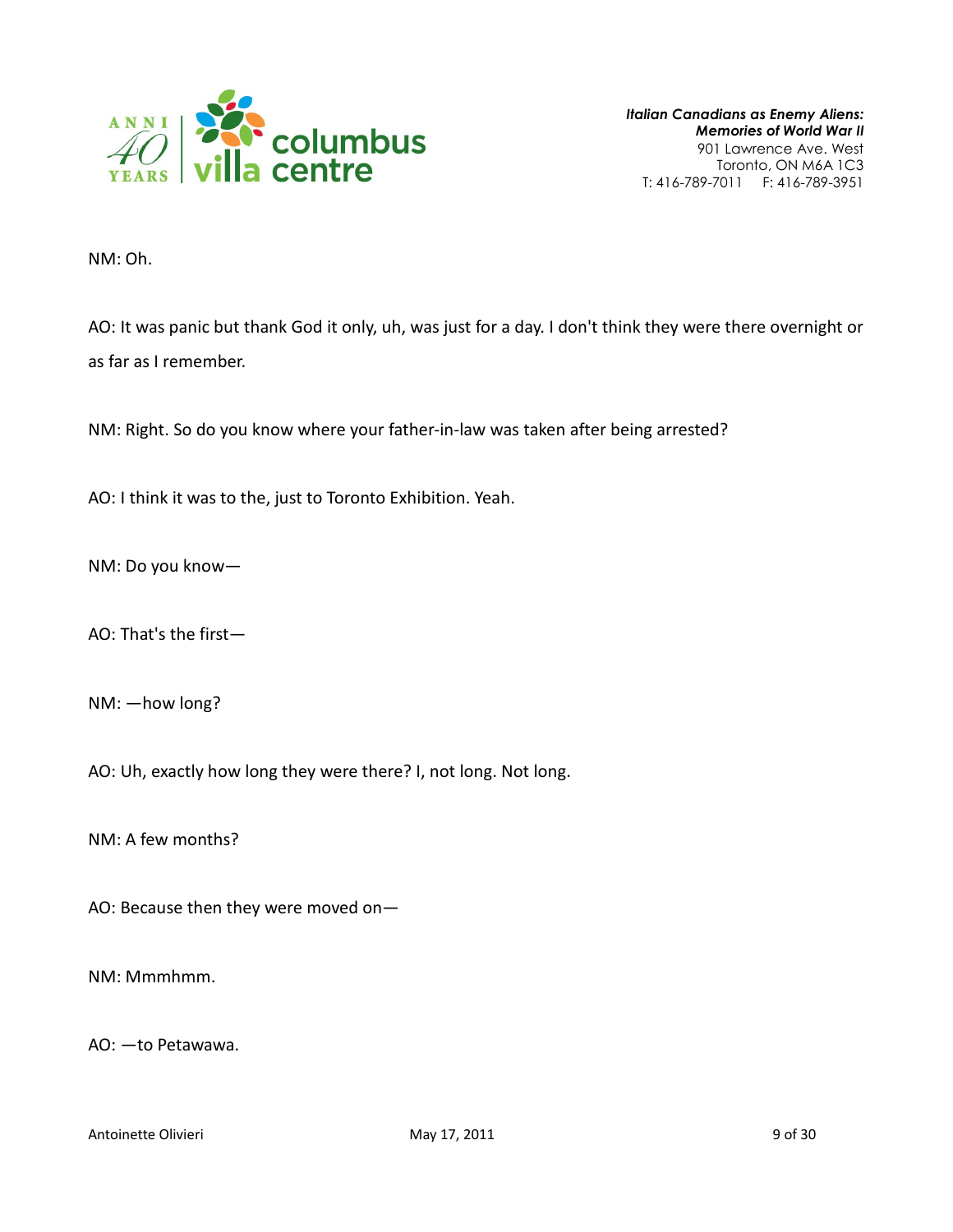

NM: To Petawawa.

AO: Yeah.

VC: And, did the family visit them, while they were at the—

AO: Well, I—

VC: —Exhibition grounds?

AO: Yes. Yes. And the families were allowed to visit when they were in the Exhibition grounds. And I still remember, clearly, clearly, where my husband said he remembers, he was 12 years old and he went with his mother and his two sisters and they were behind a fence and all these men were paraded around, kept going around inside this fence and they had a circle on their back [touches her shoulder]

NM: Mmmhmm.

AO: —and soldiers standing with guns like they were prisoners. And they never got a chance to speak to their father or anything and just— And a 12 year old boy. Can you imagine how traumatized he was to see soldiers with guns pointing to his father with this, like a prisoner?

NM: Mmmhmm.

VC: Mmmhmm.

Antoinette Olivieri and Communication of 30 May 17, 2011 10 Of 30 May 17, 2011 10 Of 30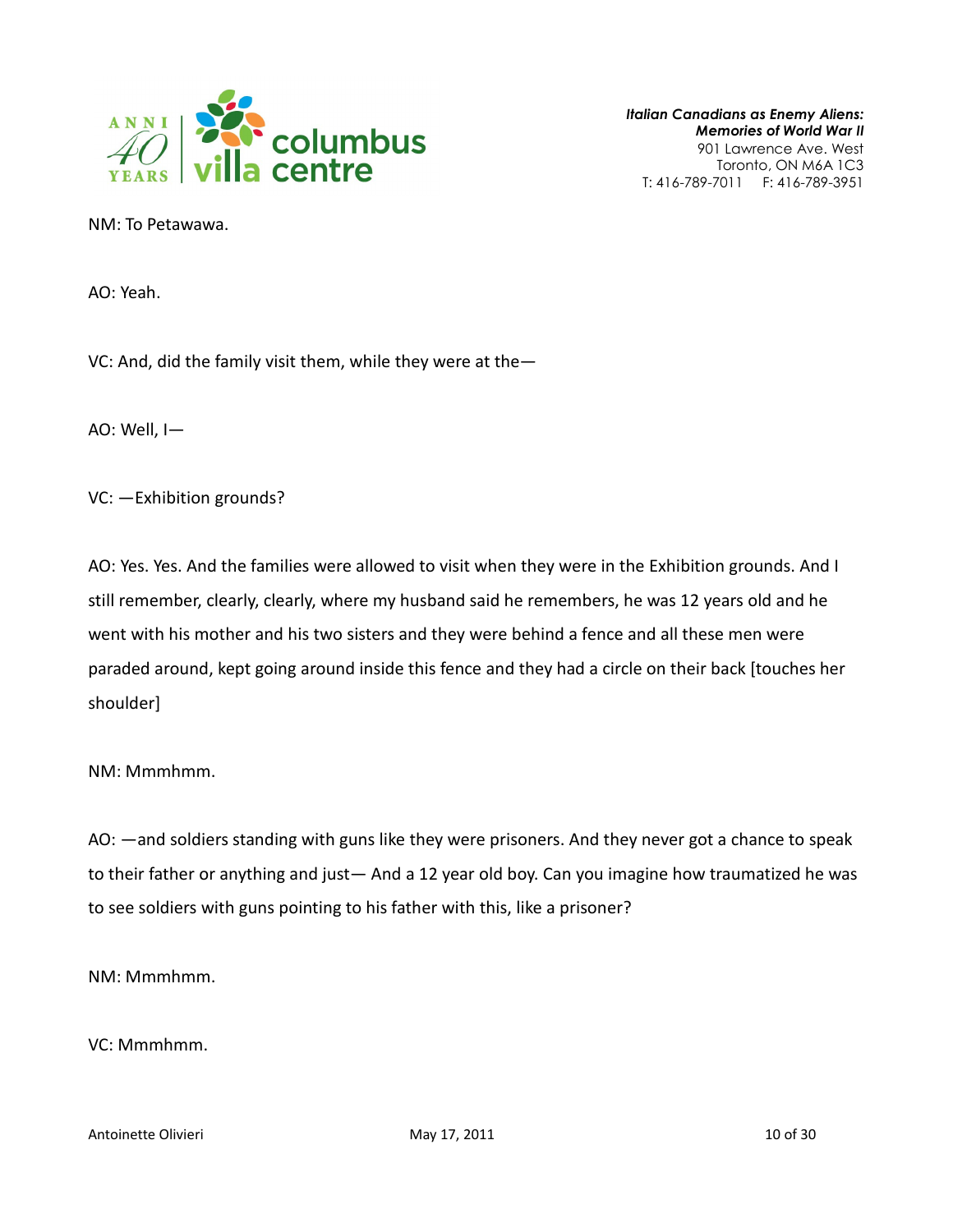

NM: Did he make contact with his father? Was he that close to...?

AO: Not, not really. You know, they're standing there and kept walking.

NM: Yeah.

AO: They had to keep walking because, "No. Keep walking." So, yeah. So, it was very traumatic—

NM: It would be.

AO: —very, for a 12 year old boy to see his father who was so special to him. And he was such a good, quiet, good father and he said, "What is my father doing there?" You know, this is how he [shrugs]-

NM: Mmmhmm.

AO: —he felt about it.

NM: It was just a brief—

AO: And we all did.

NM: —visit.

AO: Brief, very brief.

NM: Then he was sent to Petawawa?

Antoinette Olivieri 11 of 30 antoinette Olivieri 11 of 30 antoinette Olivieri 11 of 30 antoinette Olivieri 11 of 30 antoinette Olivieri 11 of 30 antoinette Olivieri 11 of 30 antoinette Olivieri 11 of 30 antoinette Olivieri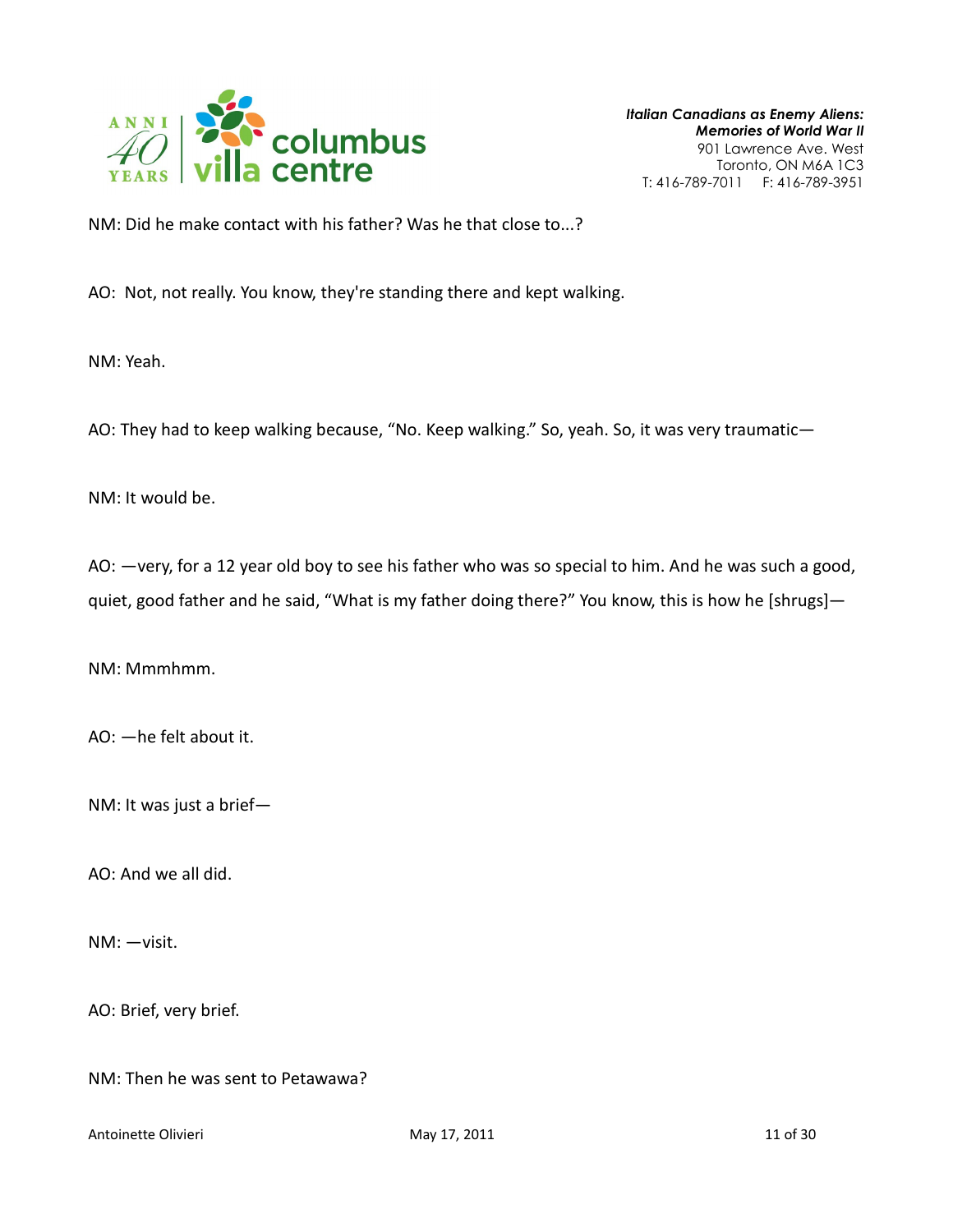

AO: Petawawa. And then they had, through a lot of, uh, red tape, my mother-in-law and her sister who her husband was interned, were able to bring their two sons to Petawawa on a train overnight, it was quite a w, quite a trip back at that time. And they only got a chance to speak to him for ten minutes.

NM: After all that.

AO: That was it. Yeah.

NM: And, now, did they keep in touch...um, while he was interned?

AO: Well, they, oh, they were able to write letters but everything was censored.

NM: Mmmhmm.

AO: Everything was censored. Yeah.

NM: Yeah. So it was—

AO: And one would call the other, "Did you get a letter today?" or you know, like that-

NM: There was no phone calls ever?

VC: [laughs]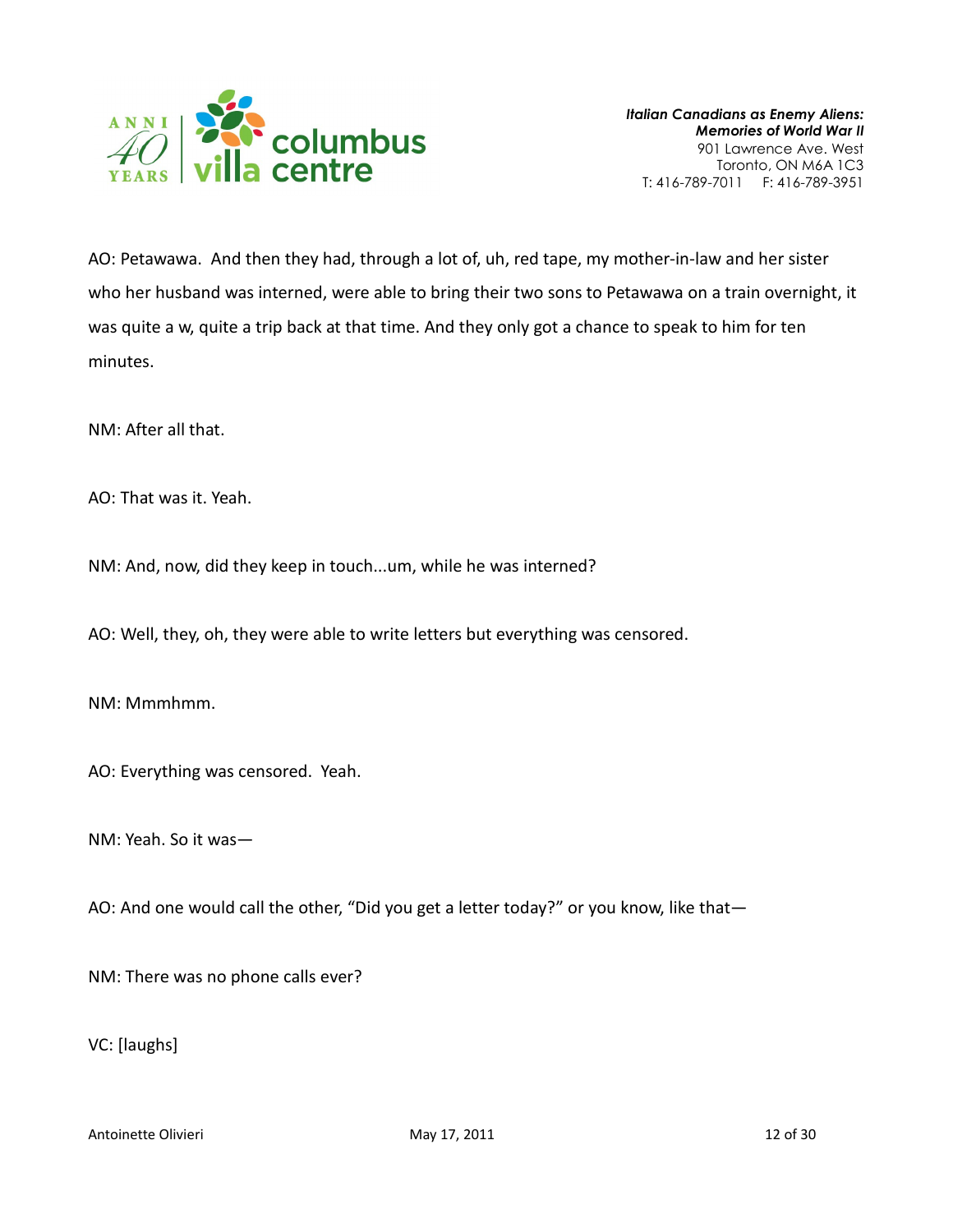

AO: [shakes head and whispers] No. No. No.

NM: Now, were they ever told why he had been arrested and taken away?

AO: I don't think so.

NM: Was anybody ever told—

AO: No.

NM: —anything?

AO: No. It was just because, I guess, uh, Italian, and the Italians were the enemy at that time. And they, they belonged to, uh, a club that was to bring people together and to celebrate, uh, saints' holidays or, uh, uh, functions, or just a place to go to be together.

NM: Sure.

[00:09:58]

AO: And, uh, and I guess anybody who was a member of, of the organi—whatever. And, uh—But they had built, they were able to build, everybody got together and, uh, donated to this property that was on Barton Street. Beautiful, uh, place that you could have a wedding reception or you would have a banqu—or confirmation, birth, uh, baptisms—

NM: Mmmhmm.

Antoinette Olivieri 13 of 30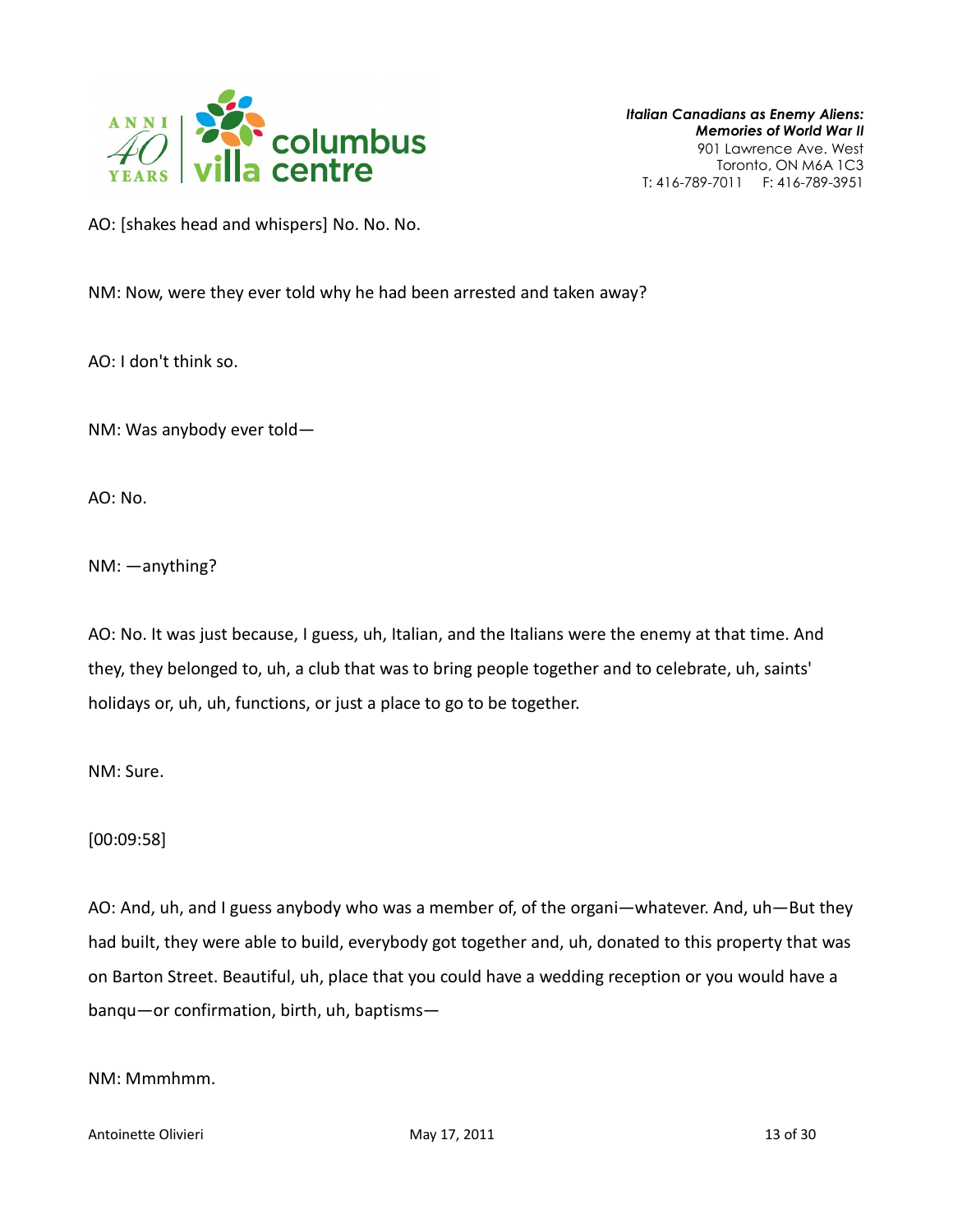

AO: —and, and for, for us children to go and even if we wanted to learn Italian—

NM: Mmmhmm.

AO: —you know, because we were all talking English. We went to English schools. There was no Italian. But they thought their heritage—

NM: Mmmhmm. Sure.

AO: You know, it was their, they wanted them to know that.

VC: What was this place called?

AO: The Casa D'Italia.

NM: Casa D'Italia. Mmmhmm.

AO: [nods] Yeah.

NM: Now, when was your father-in-law released? And was he still in Petawawa at the time?

AO: Um, exactly how? Because from, he was 33 months that he was away...from, from the day he was picked up until he went home. But there was a period there that, near the end they, he was sent to Nova, no New Brunswick, I think.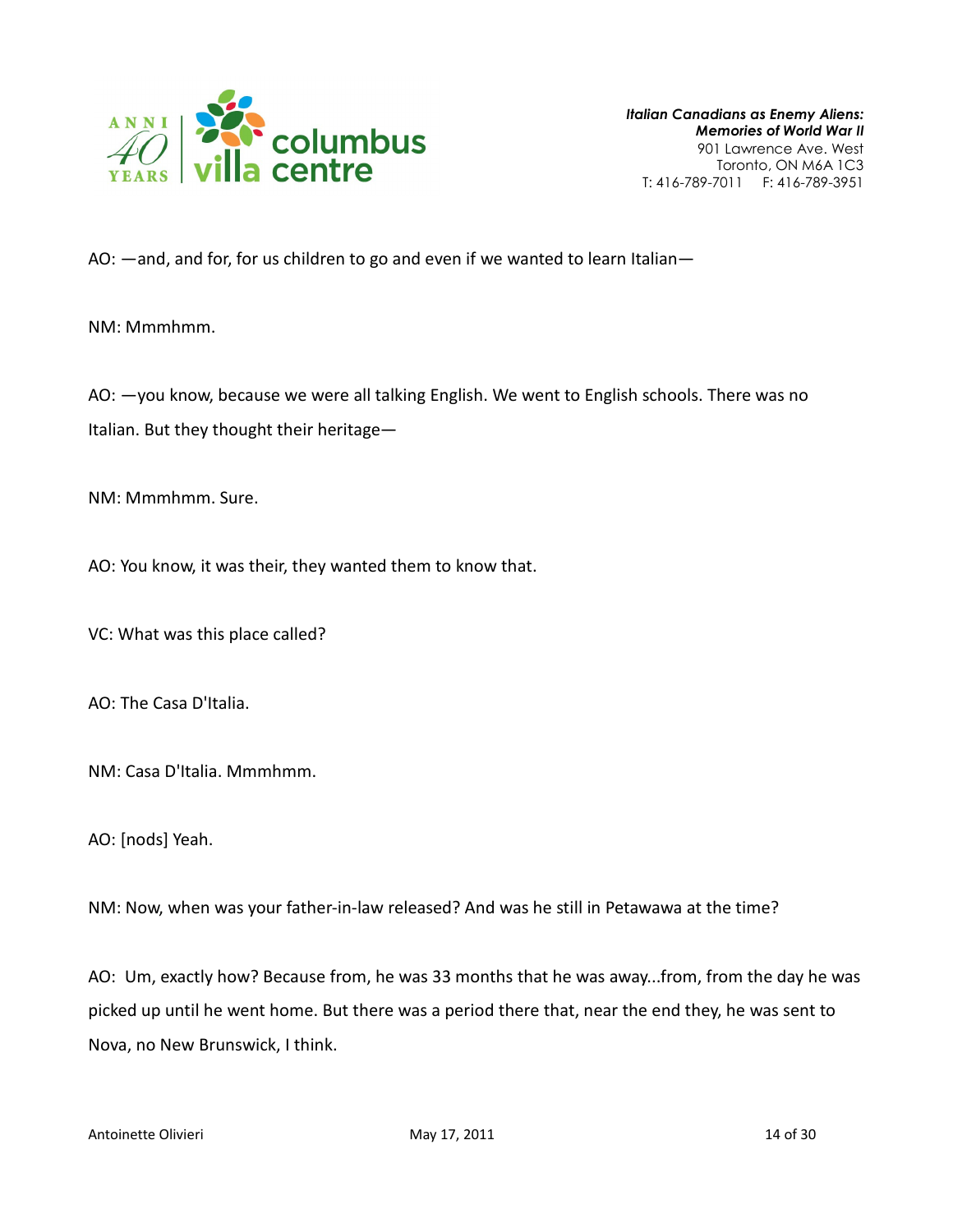

NM: New Brunswick. Yeah.

AO: Fredericton?

NM: Fredericton.

AO: Yeah. Now, exactly time wise, I can't really tell you. But all I know, he was away 33 months and that's almost three years.

NM: A long time.

AO: Out of a family, you take a father away out of a family for three years? And in those days, women didn't work, didn't have jobs.

NM: Yeah.

AO: So they as families, one family was helping the other family. [nods]

NM: Wow. To survive.

AO: To, for, to for survive.

NM: Now—

AO: Yeah.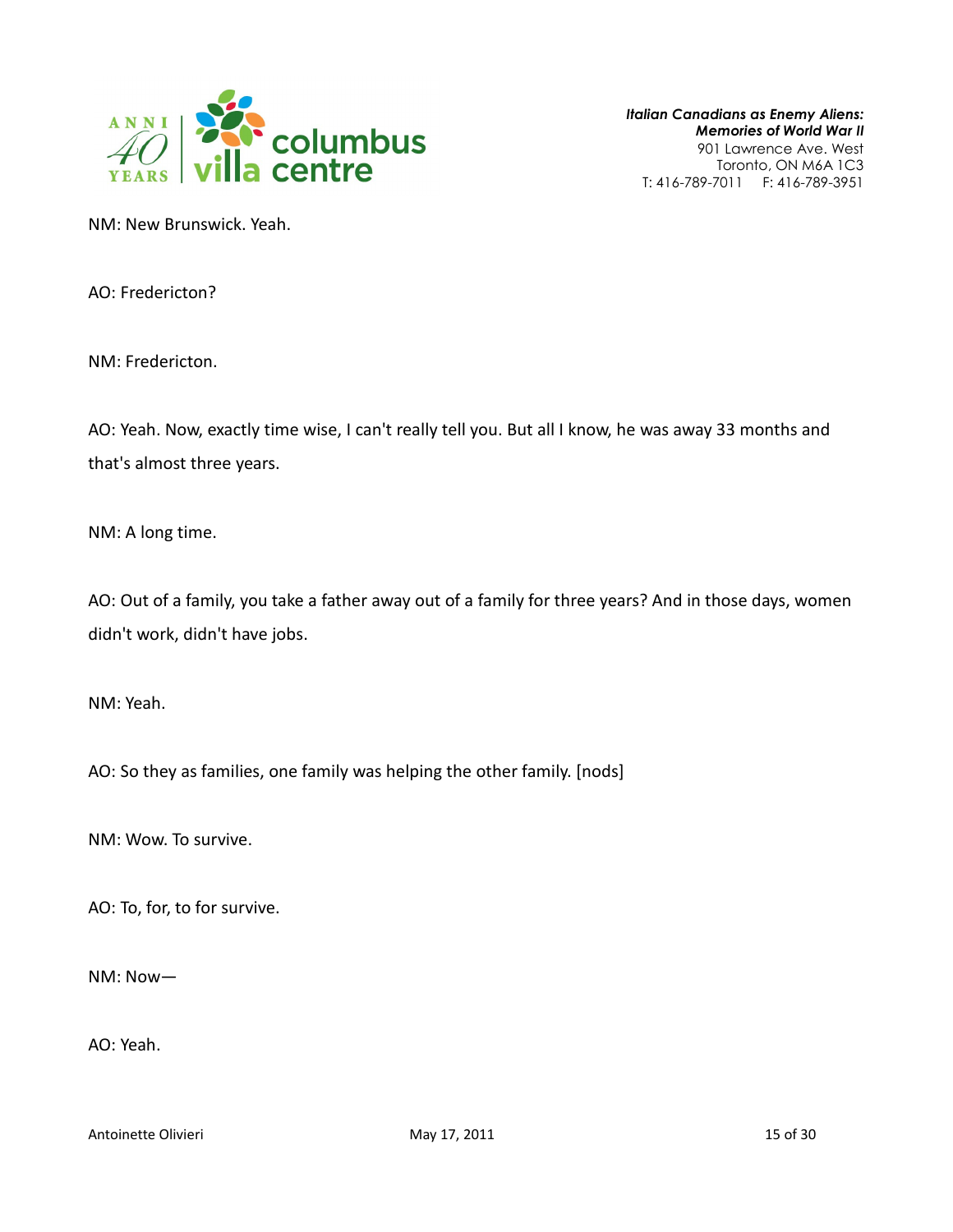

NM: —did your father-in-law talk about they did at camp? Did he—

AO: Well, they were very well taken care of. Uh, they had, who could cook would cook their, you know, spaghetti sauce and make the pasta or whatever. Actually it was really, they enjoy—I think they really, uh, maybe enjoyed it...to a point.

NM: Made the best of it.

AO: They made the best of it. Okay? But never—They were very well looked after, really. Like, they weren't abused or, or anything. No. It was just that they—

NM: They just had—

AO: Yeah.

NM: They were Italian.

AO: They were interned, yeah.

NM: But they had some freedoms to do activities—

AO: Yeah, but they were still in, they were still guards, there were still guards there, right? Yeah. Yeah.

NM: Yeah.

AO: They couldn't go—They weren't free to leave. [laughs] They were interned.

Antoinette Olivieri **May 17, 2011** 16 of 30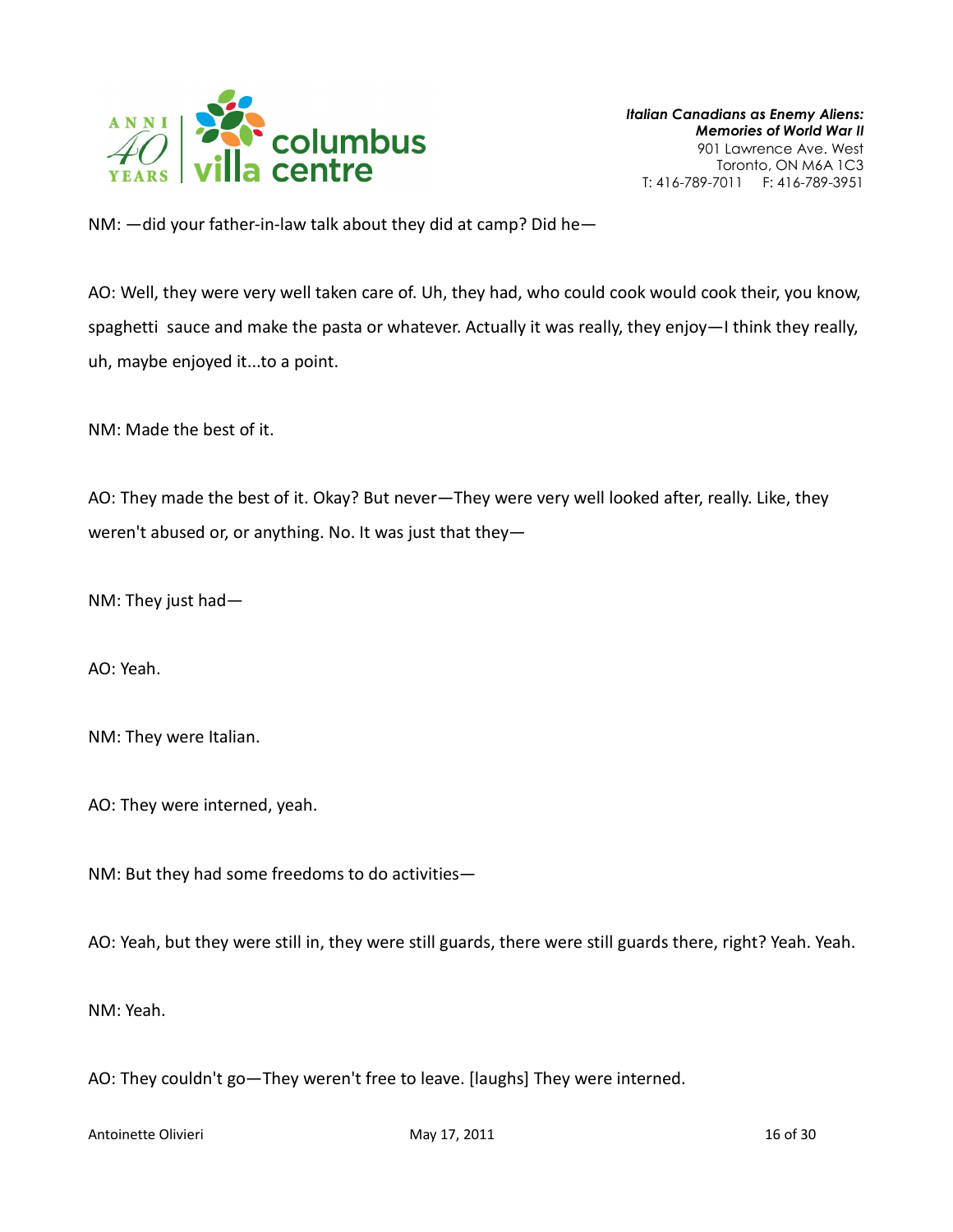

NM: Mmmhmm.

AO: They were prisoners of war.

NM: Now, did your father-in-law do any, um, painting or crafts or do any—

AO: Oh yes.

NM: —projects?

AO: Well, they all had something to do, eh?

NM: Yeah.

AO: Every one of them had some kind of talent. And, and I remember receiving, uh, a little jewelry box that my father-in-law had made. Wood.

NM: Mmmhmm.

AO: It had my name on it, "Antoinette." I can still see it. With the little flowers on it that he painted. And I—

NM: Now when did you receive this box?

AO: Uh—

Antoinette Olivieri **May 17, 2011** 17 of 30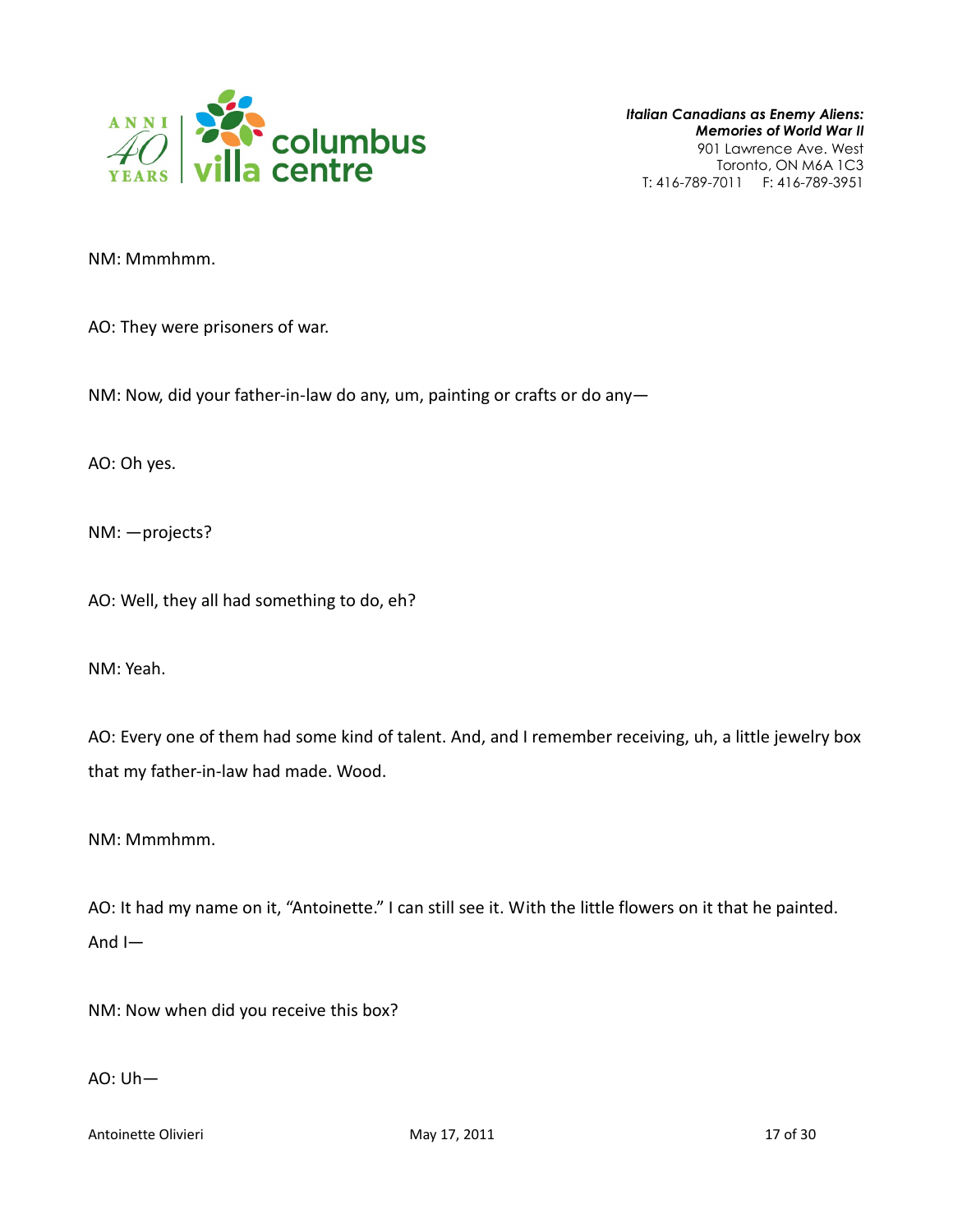

NM: It was later or?

AO: —it was sent through the mail. Yeah. Yeah.

NM: During the internment?

AO: Yeah! While he was interned! Yeah.

NM: Oh, isn't that something?

AO: So, uh, you know, and I feel guilty now that I still don't have it.

NM: Oh!

AO: I could give my grandchildren.

NM: No. That's okay.

AO: [laughs]

NM: No. That's okay. Um, was your family, um, your—

AO: My—

NM: —father-in-law's family, were they told about him being released? Did they know when he was

Antoinette Olivieri **May 17, 2011** 18 of 30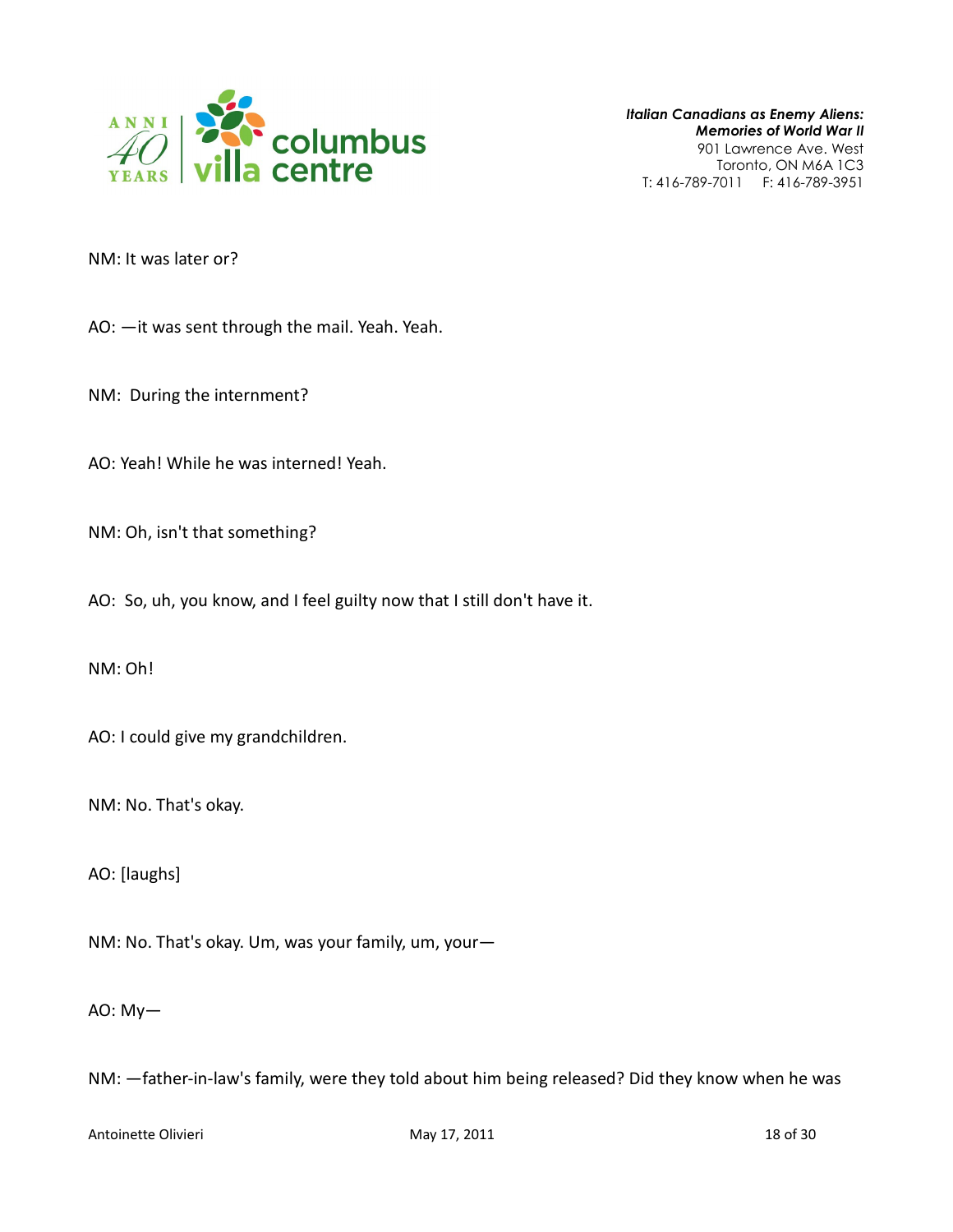

coming—?

AO: Not really. I don't think. I really don't think. I remember them saying, "Oh, well maybe next week or," uh—

NM: Day after—

AO: I think they might have had some kind of a, an inkling that, uh, you know, because—

NM: Others were coming home too.

AO: —they were coming out at different times, you see.

NM: Mmmhmm.

AO: But as it happened, it, uh, my father-in-law was the last one to come home. Yeah.

NM: First one in and then last left.

AO: [laughing] The first one. Mmmhmm.

NM: Now, did your father-in-law mention names of any others? [telephone rings]

AO: Um—

[fades out at 00:14:28]

Antoinette Olivieri **May 17, 2011** 19 of 30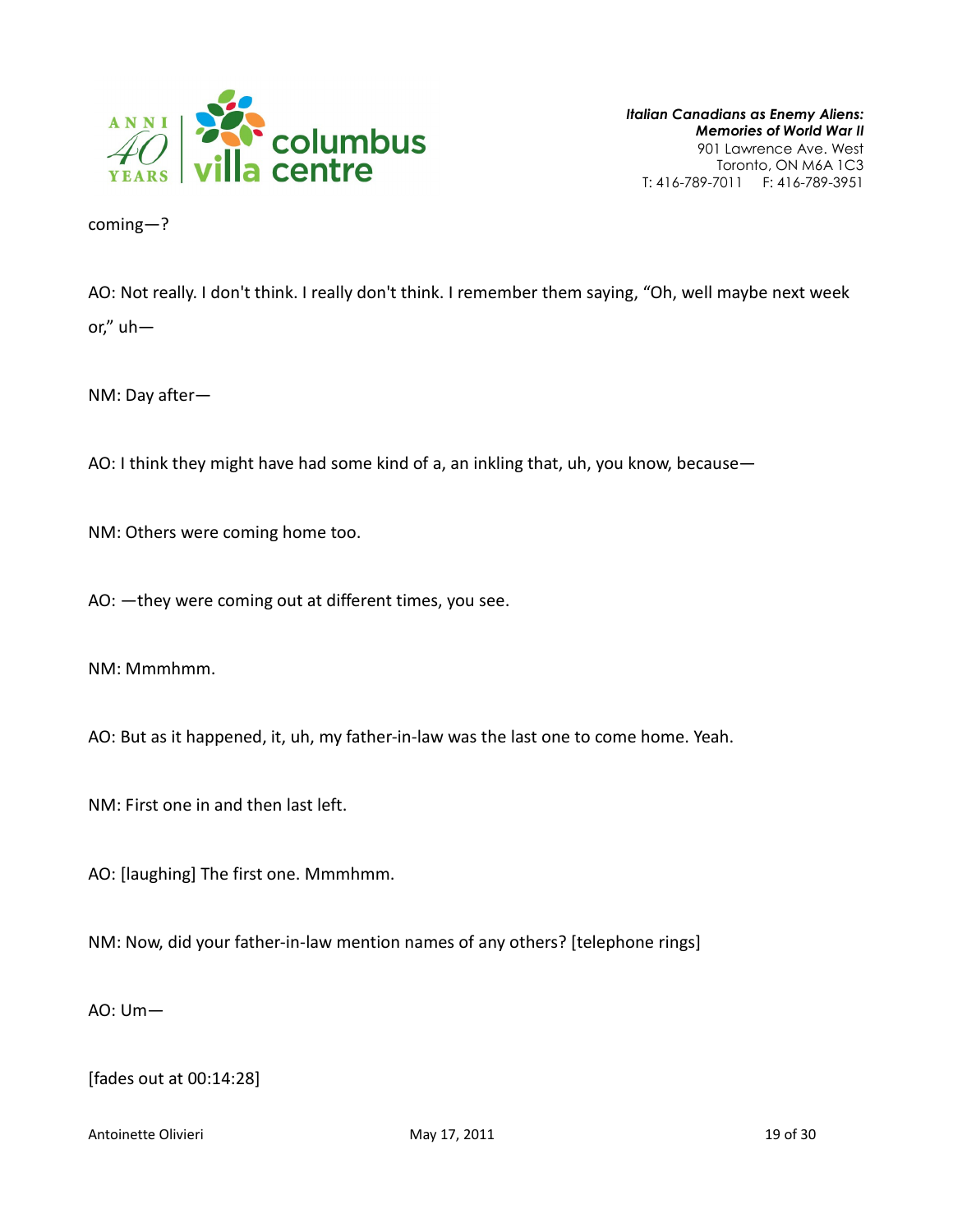

[fades in at 00:14:29]

NM: Okay. Did your father-in-law mention the names of any others he was interned with? Do you remember?

AO: W, well, um, yes, he would mention, wha, you know, different ones that, uh, were interned at the same time. And because everybody knew one another.

NM: Mmmhmm.

AO: You know, because they all came from the same area. And, uh, and, and, yeah, he did speak. And they, and they remained, um, well close, but everybody was busy, carrying on—

NM: Mmmhmm.

AO: —with their lives and getting back into the workforce and, and you know, they had time, they had catch up time [laughs] to, to do. And, uh, so everybody, uh, just carried on.

NM: Carried on.

VC: Right.

AO: Picked up and carried on. With no complaints, no, no, uh, feeling of being, uh, you know—

NM: Wronged.

Antoinette Olivieri and Communication of the May 17, 2011 and Communication of 30 of 30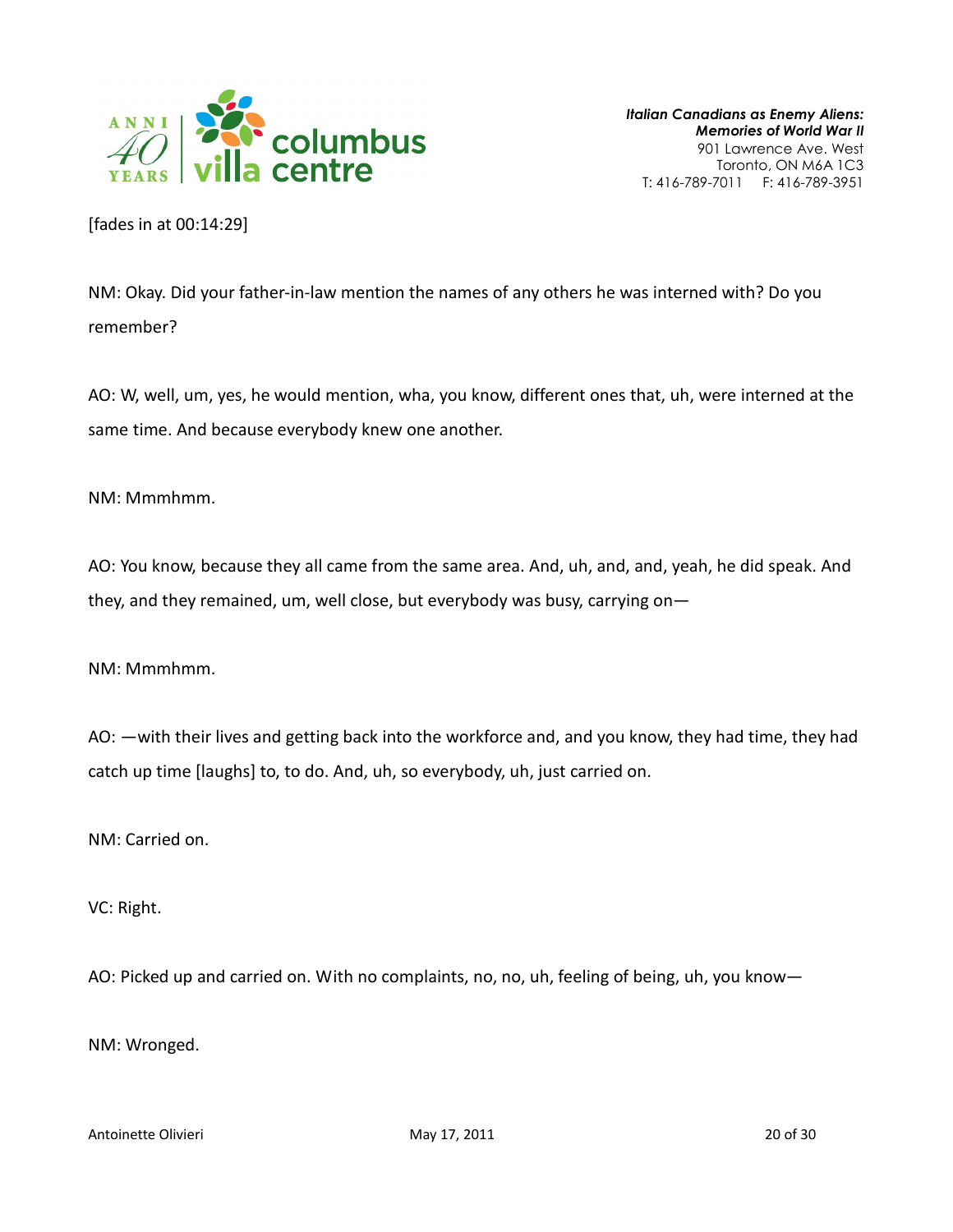

AO: —wronged, or, They, they were just happy to be in Canada.

NM: Mmmhmm.

AO: And wanted to make a new life, educate their children and become good citizens—

NM: Right.

AO: —in Canada. That was their main goals—

NM: Hmm.

AO: —after.

NM: Yeah.

AO: They didn't have no grudges, nobody said that they felt the world owed them something, or-

NM: Mmmhmm.

AO: No, no, no. None of that.

NM: That's great.

AO: Yeah.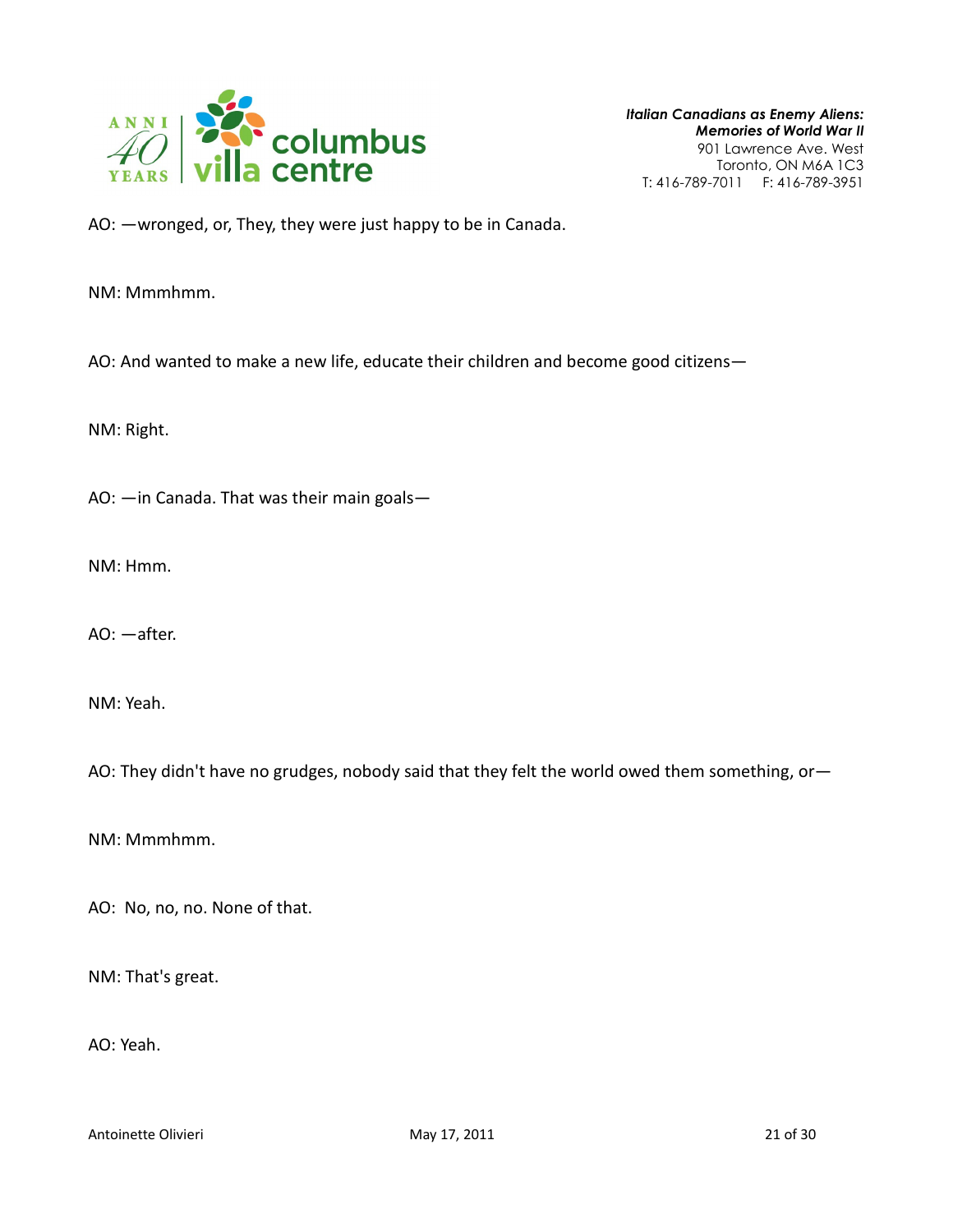

NM: Now, what about your own family? Your—

AO: Well, now, see, now, we, we lived, because of our business we lived in an area that was strictly, um, English—

NM: Hmm.

AO: —Canadians, uh, Fr, uh, not, um, um, just English, really, English. And, uh, and it was a little difficult for my mother and father. And you couldn't, we couldn't speak Italian. Couldn't speak Italian because that—No, no. And you'd get a remark, "Well, why don't you go back from where you come from? Why did you come over here for?" Little notes under the door. When you open the door, your business in the morning you found a little note on the floor saying, you know, "You Italians, why don't," you know, "why don't you go back where you came from?" And it, uh, and even at school sometimes the Italian, in fact, especially with me, being in the English district, um, it was a little difficult. You know, they never let you forget—

NM: Mmmhmm.

AO: —you know? But we—

NM: You felt discriminated against—

AO: Yeah. Yeah. A little bit.

NM: Yeah.

Antoinette Olivieri and Communication of May 17, 2011 **22 of 30** and 22 of 30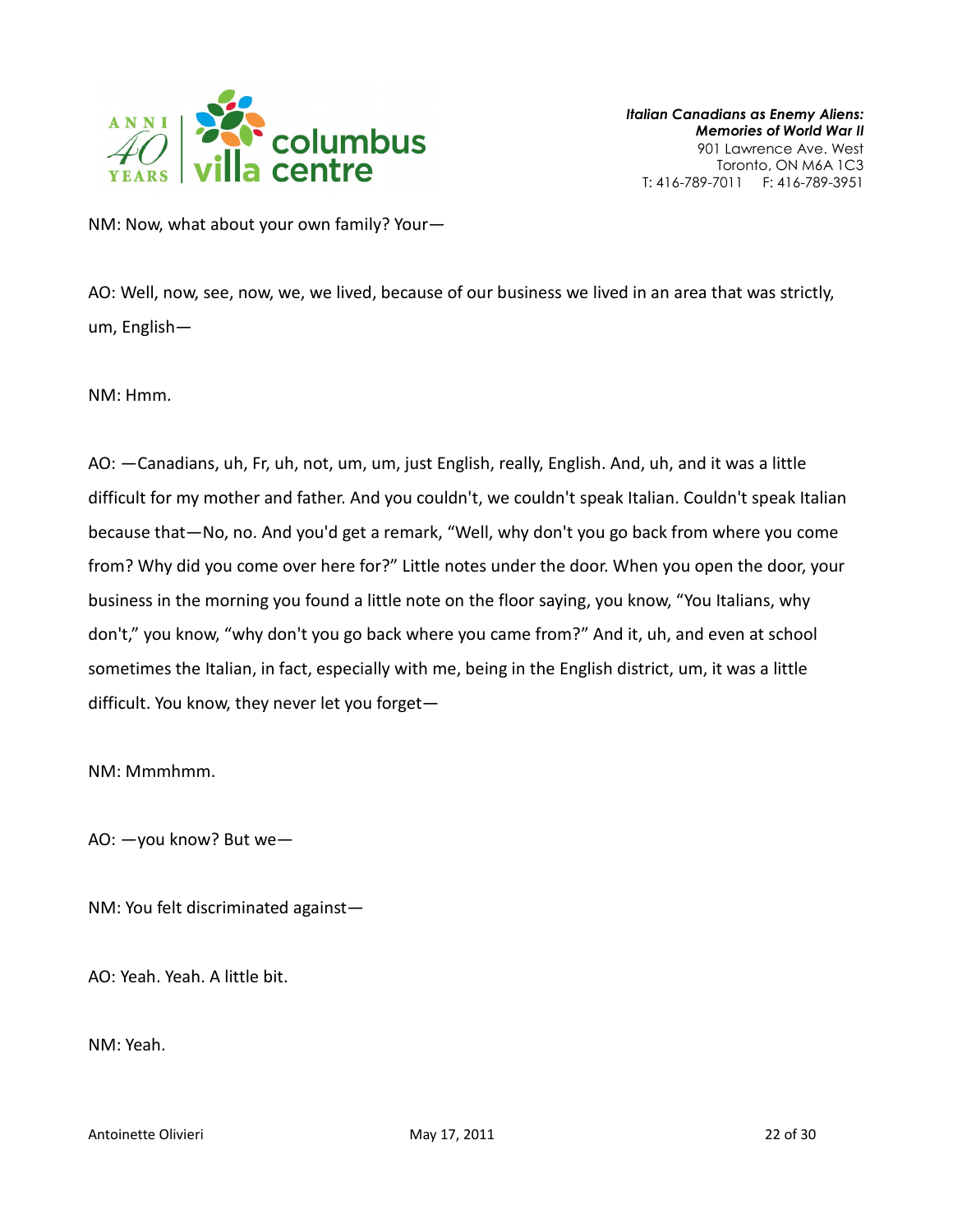

AO: Yeah. Yeah. Little bit. But, uh, no, no, no. We, um, carried on. We—[laughs]

NM: Now, your father wasn't interned.

AO: No. No. He, because of, uh, I guess, uh, living where he was or just happened that he, that he, that he wasn't.

NM: Now, did they have to check in or register—

AO: Yes—

NM: —with the RCMP?

AO: —they had to, uh, because both my mother and father were born in Italy. Came over, uh, my mother was three years old when my mother came. My father was nine months old. But they settled in Montreal. Then they came Hamilton. By that time they'd be, they were citizens.

NM: Hmm.

AO: They made, you know. But they had to, uh, report, fingerprinted, had to have special papers to say that, uh, that they were Italian.

NM: Mmmhmm. Now, your mother-in-law would've had to do the same.

AO: Oh yeah. They all did.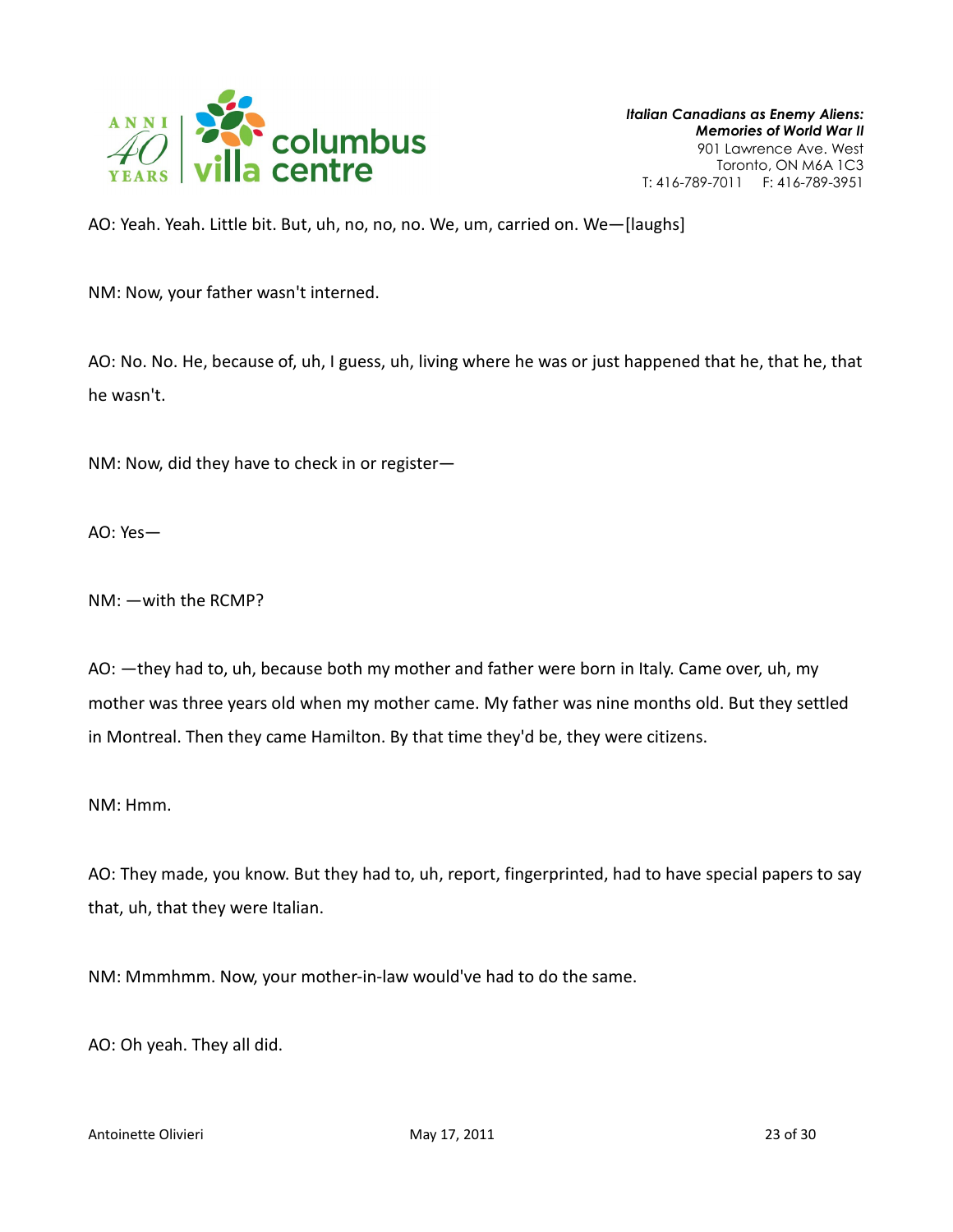

NM: Yeah.

AO: Yeah.

NM: Yeah.

AO: Yeah. In fact, I think I still have the, the, uh, paper, the paper just with the pictures on it—

NM: Oh.

AO: —that, uh, they had to report. Yeah. Yeah.

NM: Now going back to your, your father-in-law, what was his life like after his release?

AO: Well he was, uh, always in the hotel business. And, uh, but what happened, my mother-in-law while my father-in-law was interned, could not handle the hotel without, uh, her husband and it happened to be on the same street as the army barracks on Sherman Avenue. And it was soldiers and the soldiers would come in to the hotel and cause trouble.

NM: Wow.

AO: Would break chairs or do damage and, uh, you know. And she just couldn't handle it. She had to sell it, the business. So when my father-in-law came home there was—So they, you know, managed for a while to be able to get their lives together. And he bought, got back into the hotel business and bought this one hotel downtown on, on James North—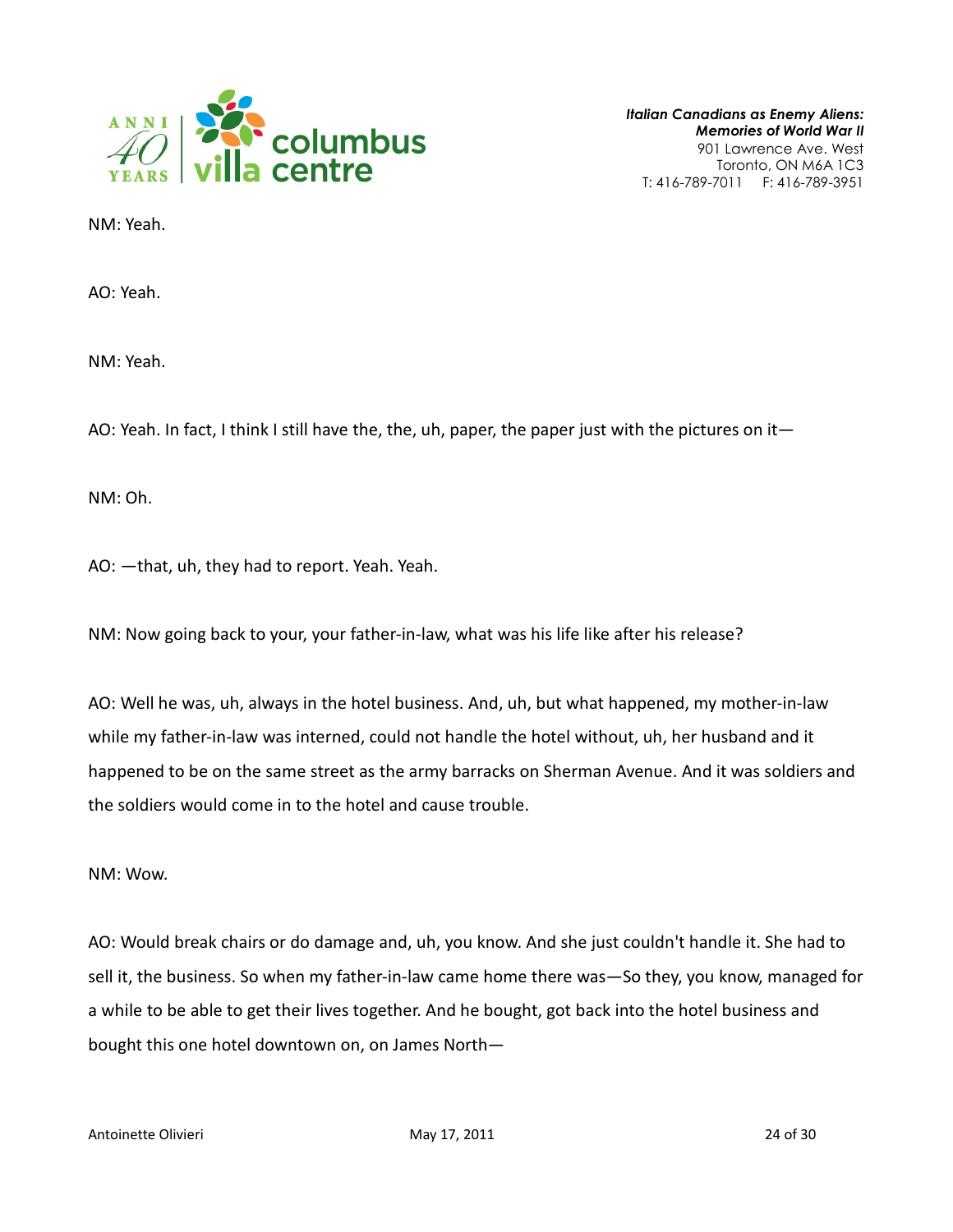

NM: Mmmhmm.

AO: —the Cecil House and, uh, and carried on. And that's, yeah. And was able to send his, his three children to university. Become, one became a, a nurse, uh, that was, was, uh, uh—She taught Tur, uh, Nursing at St. Joe's.

NM: Mmmhmm.

AO: And her other sister was a teacher. And my husband went to Niagara University. So his three children went to university.

[00:19:55]

NM: Good. And so how did your mother-in-law manage at the time, when...she'd sell the hotel and...?

AO: Well, at that time now her sister's husband also was interned. So they were—My, uh, husband went to live with her. And the two girls went to live with another aunt. Because they were close to, she lived close in Westdale, to Loretto Academy, where my two sister-in-laws were going to school at the time. So everybody was helping each other.

NM: Mmmhmm.

AO: Families would help [nods] each other.

NM: And, um, how did your father-in-law and his family view this experience, overall? You said they carried on—

Antoinette Olivieri **May 17, 2011** 25 of 30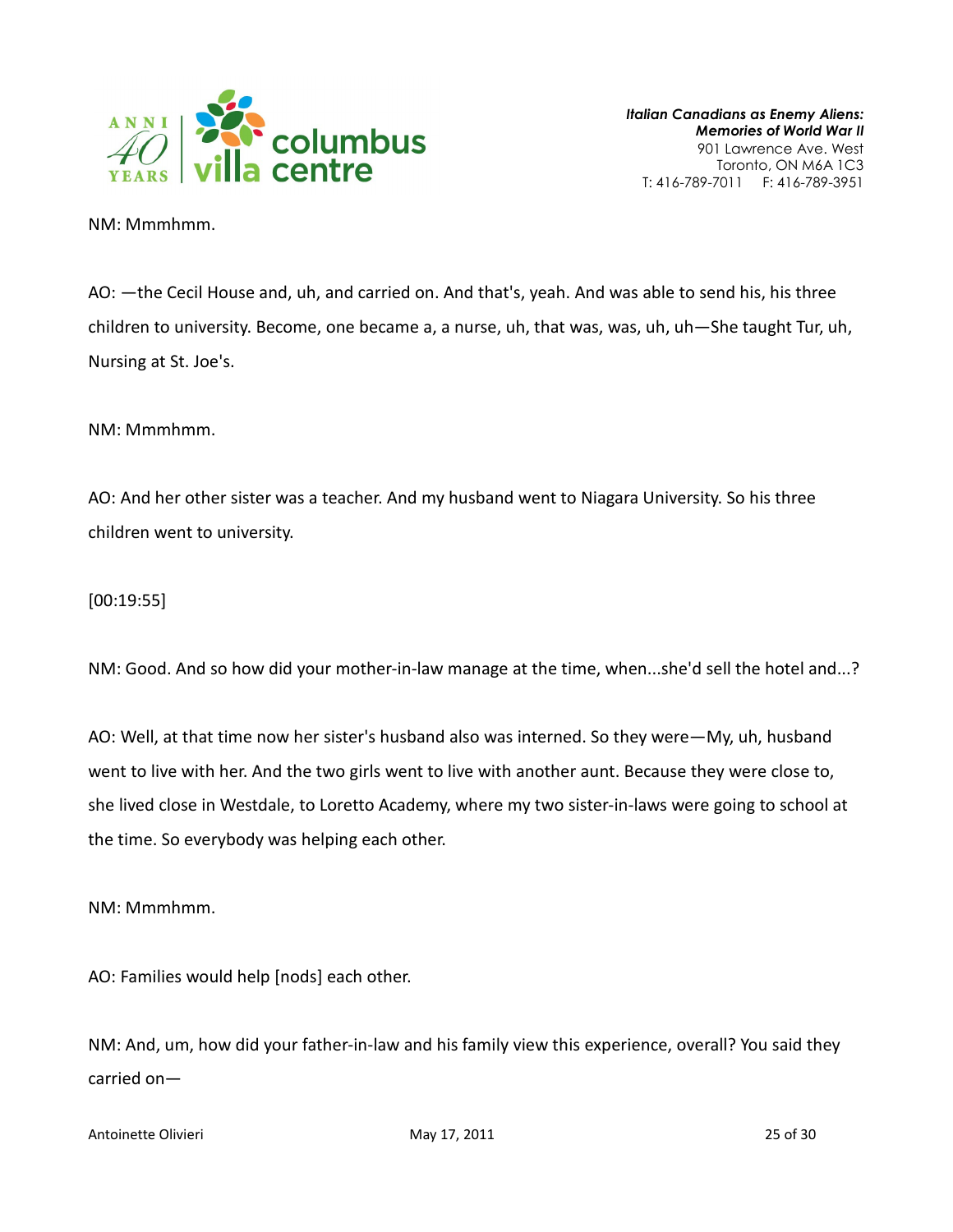

AO: They just carried on. It never seemed to be a big issue. Like, it wasn't something—Uh, I think everybody was just so happy it was over, so that they could continue to get on with their lives. And, and just so happy and, and, and proud to be here. Happy to be here because, uh, this is where their home was. And they made, they made it their home.

NM: Mmmhmm. And how do you view this experience?

AO: Well—

NM: He wasn't interned but—

AO: Well, you know, yeah, we all felt it. Every, every family in the city. Every Italian family in, in Hamilton—

NM: Mmmhmm.

AO: —felt it.

NM: Mmmhmm.

AO: Every home had a—Like at one time, well, you were frightened because we didn't know what was happening. "Why are they picking up these men? They didn't do anything wrong. Just because they were Italian?"

NM: You were afraid to—

Antoinette Olivieri **May 17, 2011** 26 of 30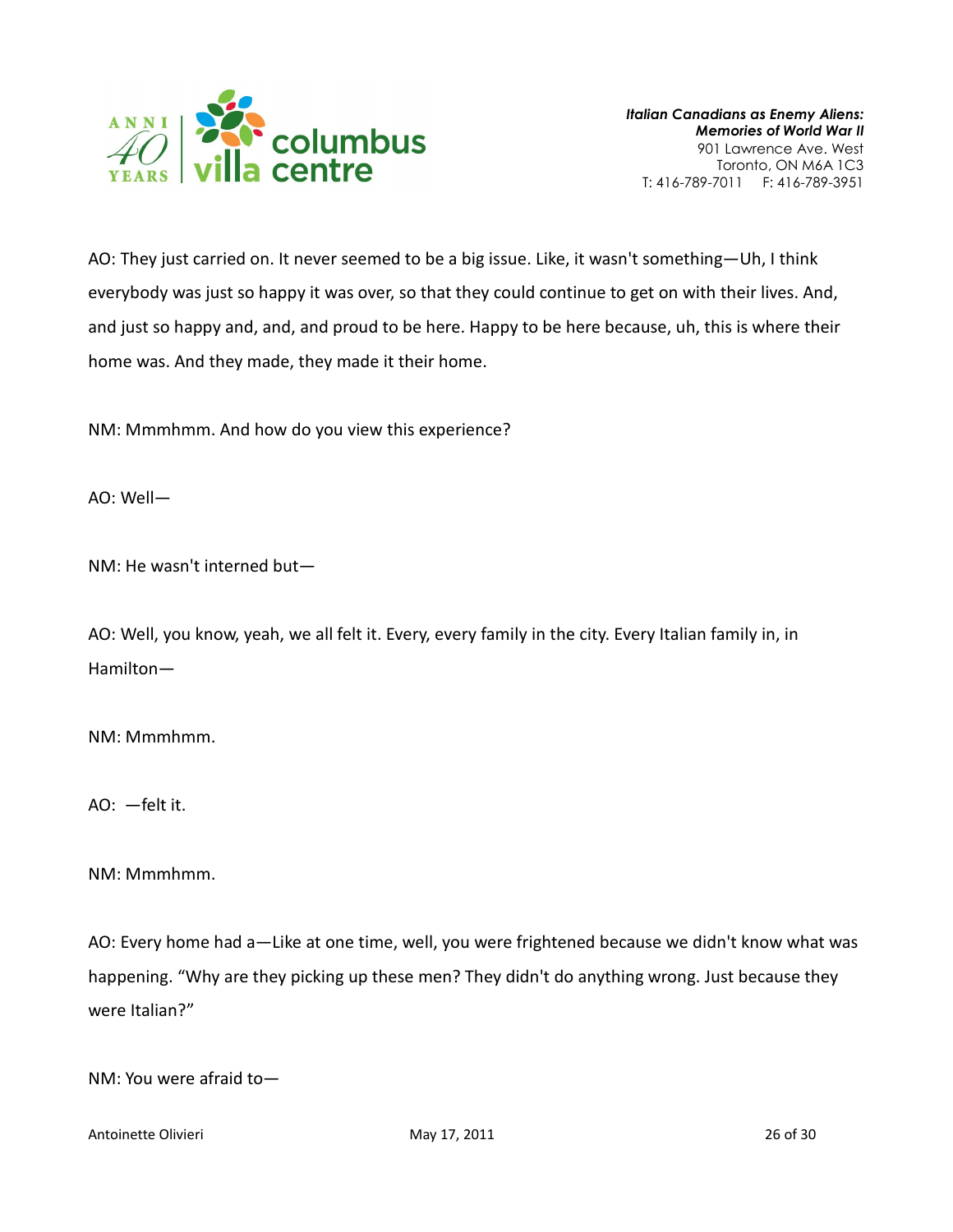

AO: Yeah.

NM: —speak your language.

AO: Yeah. We couldn't speak our language and, and we, you know, we—Like when you're little you think, 'Geez, am I so different?' [laughs] You know?

NM: Yeah.

AO: 'What's wrong? Why?'

NM: [Unknown]

AO: It wasn't an easy time but we—You know what? We dealt with it. Everybody dealt with what, what it was. Okay? And, and, move on. Move on. It's over.

NM: Mmmhmm.

AO: We did it and we move on. Make our lives better. And—

NM: Now, one thing I just thought of: when, uh, your father-in-law came home, now your husband or your husband's—

AO: My husband's father. Yeah.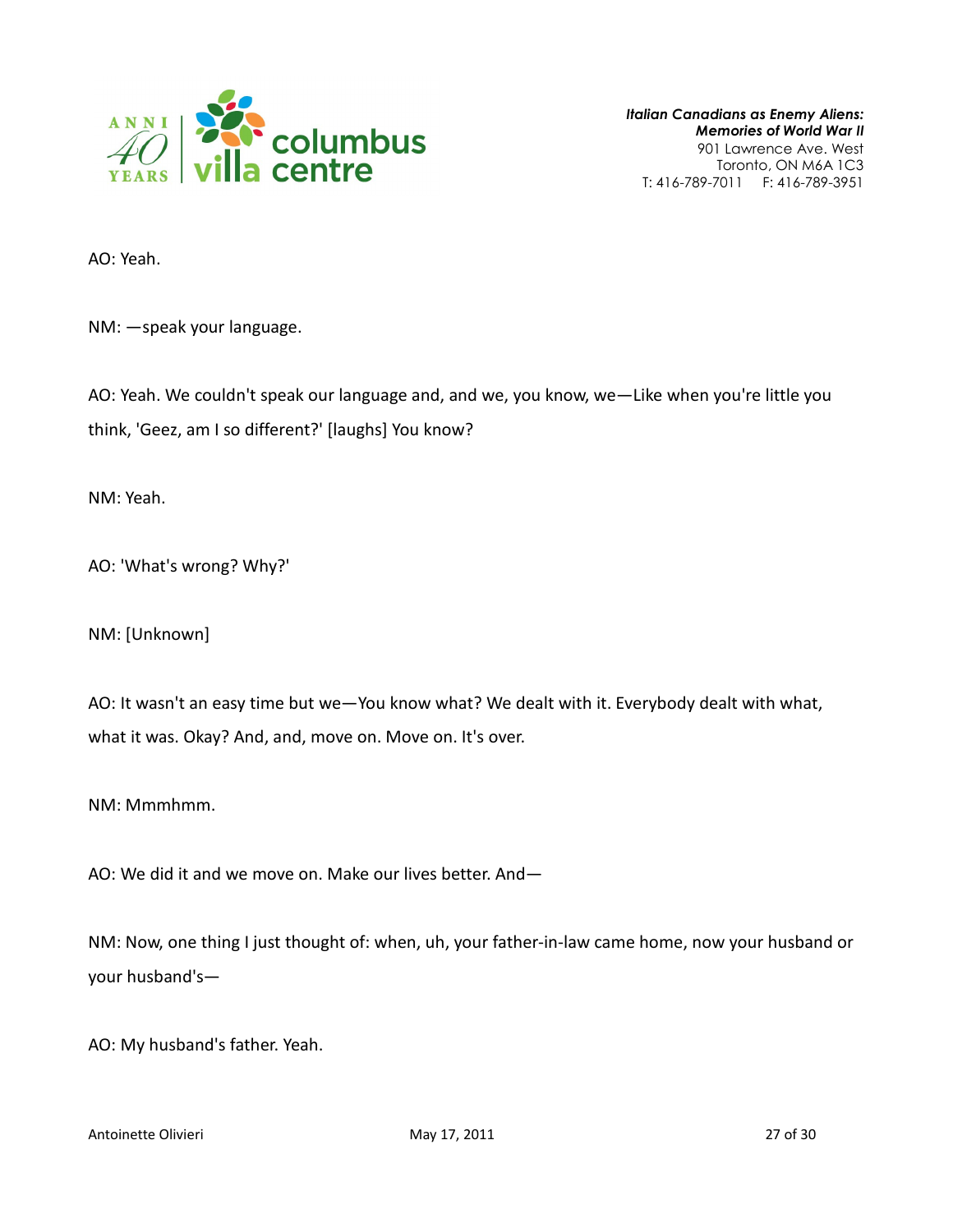

Italian Canadians as Enemy Aliens: Memories of World War II 901 Lawrence Ave. West

Toronto, ON M6A 1C3 T: 416-789-7011 F: 416-789-3951

NM: —he was 14, 15?

AO: 12 or yeah.

NM: At the time he was released.

AO: He was released.

NM: Does he remember what it was like—

AO: Oh.

NM:—when his father came through the door?

AO: Yeah, because he was older when—

NM: He was released.

AO: —his father was released. Yeah.

NM: Did he ever tell you what it was like? 'Cause they didn't know when he was coming home?

AO: S...

NM: Right? So his father would have shown up—

Antoinette Olivieri and Communication of May 17, 2011 **28 of 30** and 28 of 30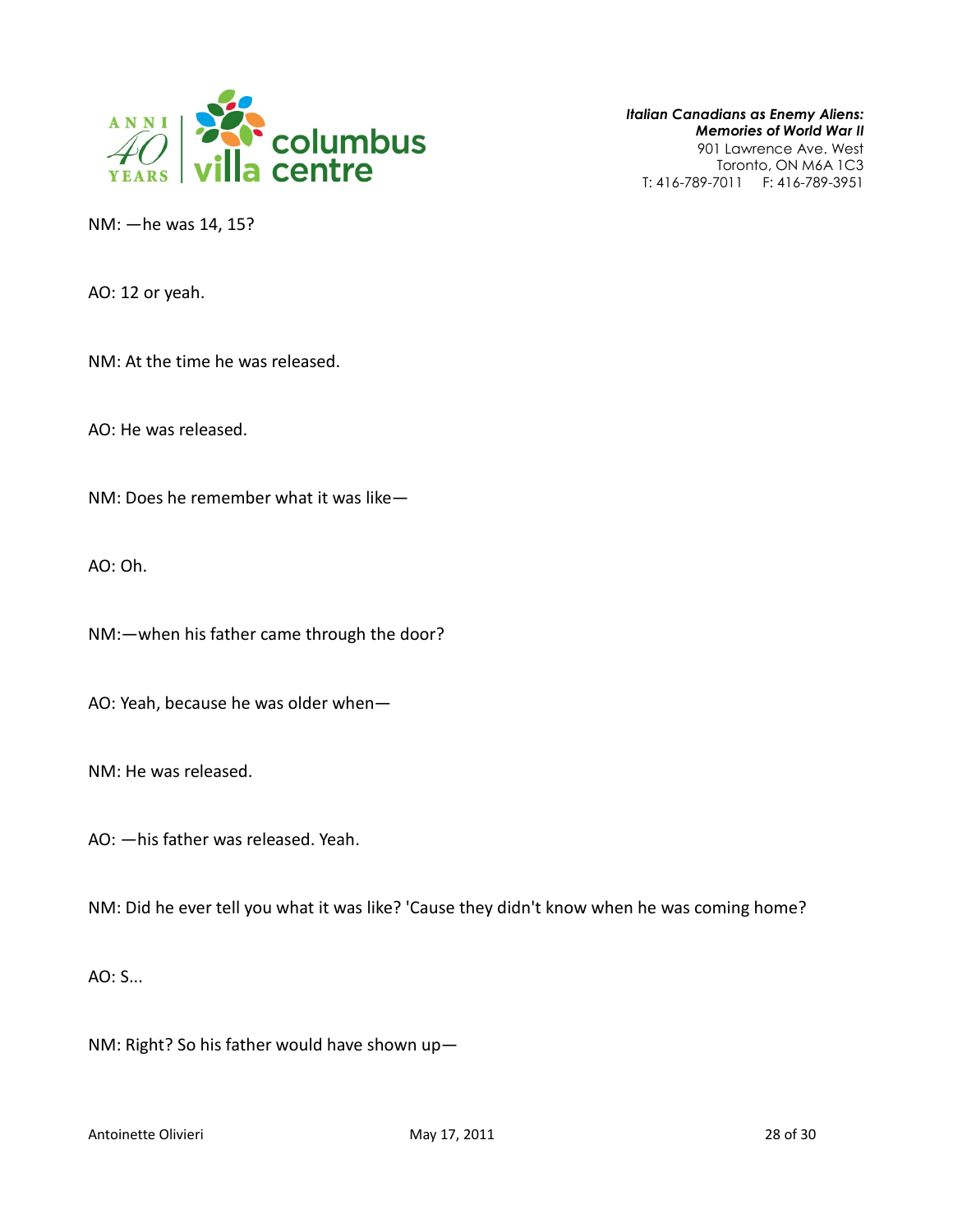

AO: [shakes her head] Yeah.

NM: —unexpected.

AO: Yeah.

NM: Did he ever—

AO: Oh yeah. It was, it was a very emotional, okay? Yeah. You know, and that was an adjustment.

NM: Yeah.

AO: A big adjustment. Okay? Because, uh, going through all that. And, uh, the fears, uh, "Is he going to come home? What's going to happen to us?"

NM: Mmmhmm.

VC: Mmmhmm.

AO: You know? [laughs] Like, when you think of it, it's devastating.

NM: Mmmhmm.

VC: Mmmhmm.

AO: Devastating...for, for, for all, for the wives!

Antoinette Olivieri **May 17, 2011** 29 of 30